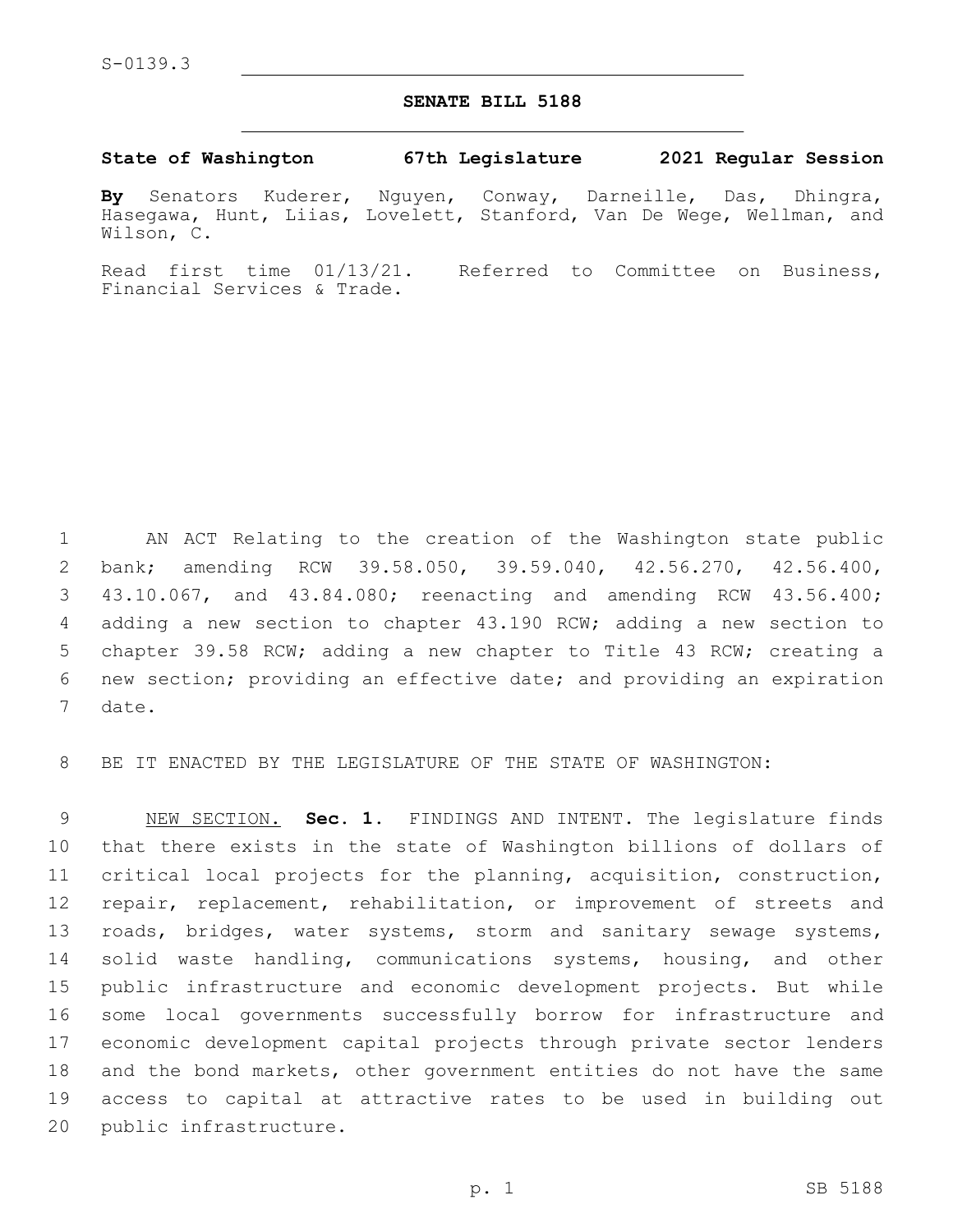It is the policy of the state of Washington to encourage self- reliance by local and tribal governments in meeting their public works and economic development needs, and to assist in the financing of critical public works and economic development projects by providing effective mechanisms for making and financing loans and providing financing guarantees that do not create state debt. It is also the policy of the state to provide technical assistance to 8 government entities for these projects.

 It is further the policy of the state to foster and promote by all reasonable means the provision of adequate capital markets and facilities for borrowing money by local governments in the state to finance infrastructure improvements, and to the greatest extent possible to reduce costs of borrowed money to taxpayers and residents 14 of the state.

 The legislature finds that a cooperative Washington state public bank would provide opportunities for state, local, and tribal government entities to competitively finance a broad array of public infrastructure and economic development projects, including housing, at competitive rates with low administrative costs. A cooperative state public bank will complement the existing banking system by filling gaps that the system cannot or will not fill, and it will be uniquely positioned to provide specialized technical assistance to 23 the diverse needs of state, local, and tribal government entities.

 It is the purpose of this chapter to establish a cooperative Washington state public bank to act as a financial conduit that, without creating state debt, can receive deposits from state, local, and tribal government entities, issue and make loans to those entities, and issue bonds, to help facilitate access to needed capital by state, local, and tribal government entities on reasonable 30 terms and rates.

 The state public bank will have full powers to borrow money and to issue its bonds and notes to make capital funds available for borrowing by state, local, and tribal government entities, and those powers will enable the state public bank to carry out the declared policies of this act, which are in the public interest of the state 36 and its taxpayers and residents.

 NEW SECTION. **Sec. 2.** DEFINITIONS. The definitions in this section apply throughout this chapter unless the context clearly requires otherwise.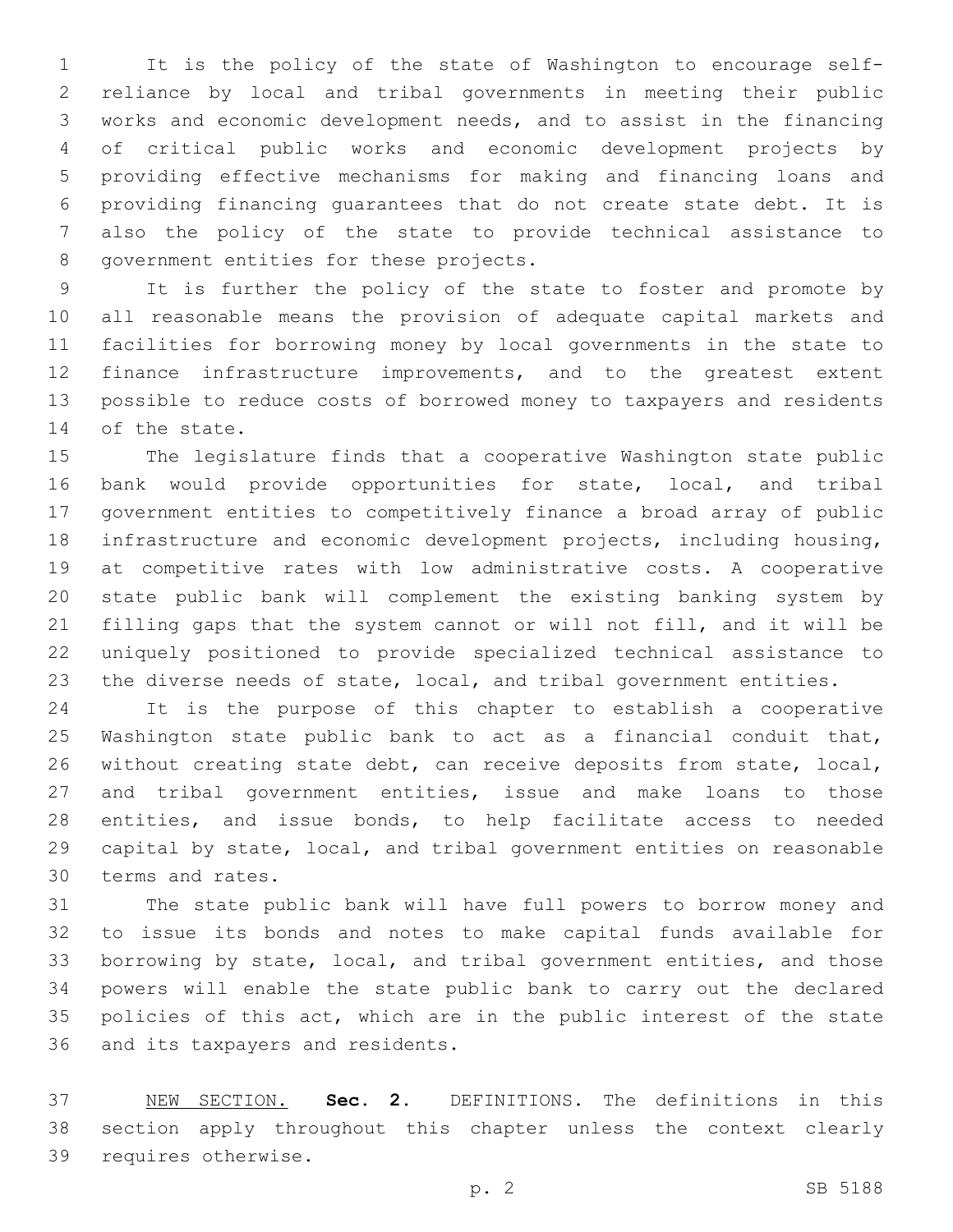(1) "Bank" means the Washington state public bank established in section 3 of this act, or any board, body, commission, department, or officer succeeding to the principal functions of the bank or to whom the powers conferred upon the bank are given by law.

 (2) "Board" means the operating board of the bank established in 6 section 3 of this act.

 (3) "Bonds" means any bonds, notes, debentures, interim certificates, conditional sales or lease financing agreements, lines of credit, forward purchase agreements, investment agreements, and other banking or financial arrangements, guaranties, or other obligations issued by or entered into by the bank. Such bonds may be 12 issued on either a tax-exempt or taxable basis.

 (4) "Borrower" means one or more local or tribal governments or a 14 state entity.

 (5) "Financial assistance" means the infusion of capital to a borrower for use in the planning, acquisition, construction, repair, replacement, rehabilitation, development, and expansion of 18 infrastructure and economic development projects.

 (6) "Financing agreements" means, and includes without limitation, a contractual arrangement with a borrower whereby the bank obtains rights from a borrower in exchange for the granting of 22 financial assistance to the borrower.

 (7) "Financing document" means an instrument executed by the bank and one or more borrowers pertaining to the issuance of or security for bonds, or the application of the proceeds of bonds or other funds 26 of, or payable to, the bank. A financing document may include, but need not be limited to, a lease, installment sale agreement, conditional sale agreement, mortgage, loan agreement, trust agreement or indenture, security agreement, letter or line of credit, reimbursement agreement, insurance policy, guaranty agreement, or currency or interest rate swap agreement. A financing document also may be an agreement between the bank and an eligible banking organization which has agreed to make a loan to a borrower.

 (8) "Infrastructure projects" means undertakings for the planning, acquisition, construction, repair, replacement, rehabilitation, or improvement of streets and roads, bridges, water systems, storm and sanitary sewage systems, solid waste handling, pollution control facilities, schools, communications systems, docks and wharves, mass transportation facilities and equipment, public housing, fire suppressing and emergency services equipment and

p. 3 SB 5188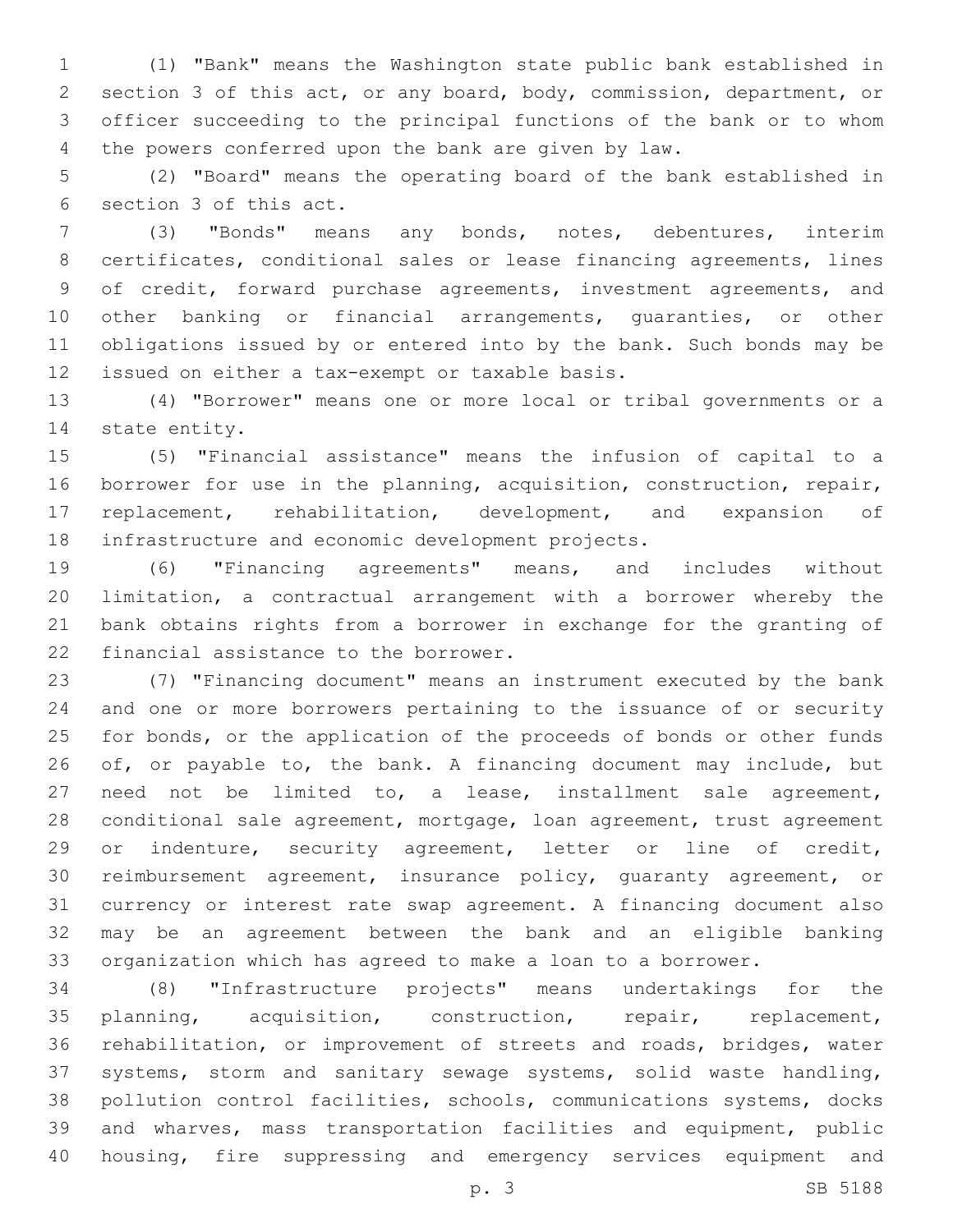facilities, energy generating, conservation, or transmission facilities, and other public infrastructure deemed eligible by the board.3

 (9) "Local government" means any Washington city, town, county, special purpose district, authority, instrumentality, or other local municipal or interlocal entity created pursuant to Washington law.

 (10) "Member" means the state government, a local government, or a tribal government that has joined the bank consistent with section 9 4 of this act.

10 (11) "Project costs" means costs of:

 (a) Acquisition, lease, construction, reconstruction, remodeling, refurbishing, rehabilitation, extension, and enlargement of land, rights to land, buildings, structures, docks, wharves, fixtures, machinery, equipment, excavations, paving, landscaping, utilities, 15 approaches, roadways and parking, handling and storage areas, and similar ancillary facilities, and any other real or personal property 17 included in an infrastructure project;

 (b) Architectural, engineering, consulting, accounting, and legal costs related directly to the development, financing, acquisition, lease, construction, reconstruction, remodeling, refurbishing, rehabilitation, extension, and enlargement of an infrastructure project, including costs of studies assessing the feasibility of an 23 infrastructure project;

 (c) Finance costs, including the costs of credit enhancement and discounts, if any, the costs of issuing revenue bonds, and the costs 26 incurred in carrying out any financing document;

 (d) Start-up costs, working capital, capitalized research and development costs, capitalized interest during construction and during the 18 months after estimated completion of construction, and capitalized debt service or repair and replacement or other 31 appropriate reserves;

 (e) The refunding of any outstanding obligations incurred for any 33 of the costs outlined in this subsection; and

 (f) Other costs incidental to any of the costs listed in this 35 subsection.

 (12) "State" means the state of Washington and any department, agency, or instrumentality thereof other than the bank.

 (13) "Tribal government" means the governing body of a federally recognized Indian tribe as defined in RCW 43.376.010.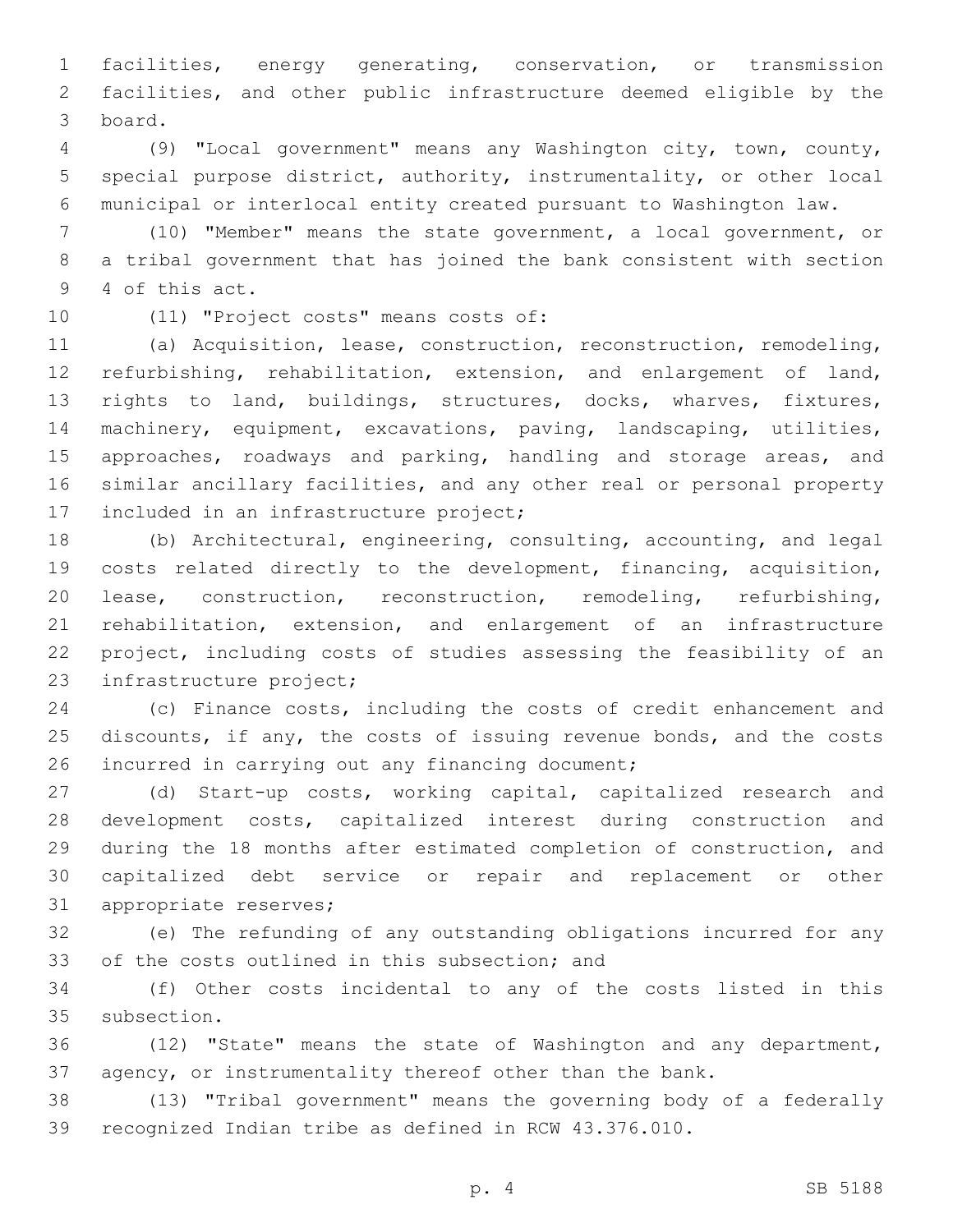NEW SECTION. **Sec. 3.** ESTABLISHMENT. (1) The Washington state public bank is established as a public body corporate and politic, with perpetual corporate succession, constituting an instrumentality of the state of Washington exercising essential governmental functions. The bank is a public body within the meaning of RCW 39.53.010.

 (2) The bank may be activated by an appropriation that is sufficient to capitalize the bank so that it can issue debt with a competitive rating and the submission of executed articles of activation in a form approved by the state finance committee to the secretary of state. The agreement must be filed with the secretary of state, and the bank shall be deemed to have been formed as of the date of that filing. The articles must be approved by the legislative authority of each of the member local or tribal governments that subsequently becomes a member. Each member local or tribal government must provide to the bank a contribution of an amount approved by the state finance committee, and the board may subsequently adjust the minimum contribution level for current and new members. Any amendments to the articles of activation must be filed with the secretary of state and will become effective on the date of filing. 21 The secretary of state must, upon the filing of articles of activation, issue a charter to the bank in a form proposed by the board and approved by the state finance committee.

 (3)(a) The operating board of the bank consists of nine directors. Terms of directors are four years, with half of the initial directors other than the initial chair serving two-year terms as determined by lot, with those positions being filled for four-year 28 terms thereafter.

 (b) Five member-appointed directors must be selected by a majority of the members of the bank. Member-appointed directors must be elected local or tribal government officials. Three public directors must be appointed by the governor and confirmed by the senate. The public directors must be residents of the state appointed by the governor on the basis of their interest and expertise in finance, accounting, budgeting, economic development, infrastructure planning, design, construction, or project management. The state 37 treasurer shall serve as an ex officio director.

 (c) One of the public members shall be appointed by the governor as chair of the board and shall serve as chair at the pleasure of the governor. The initial chair must serve a full four-year term. The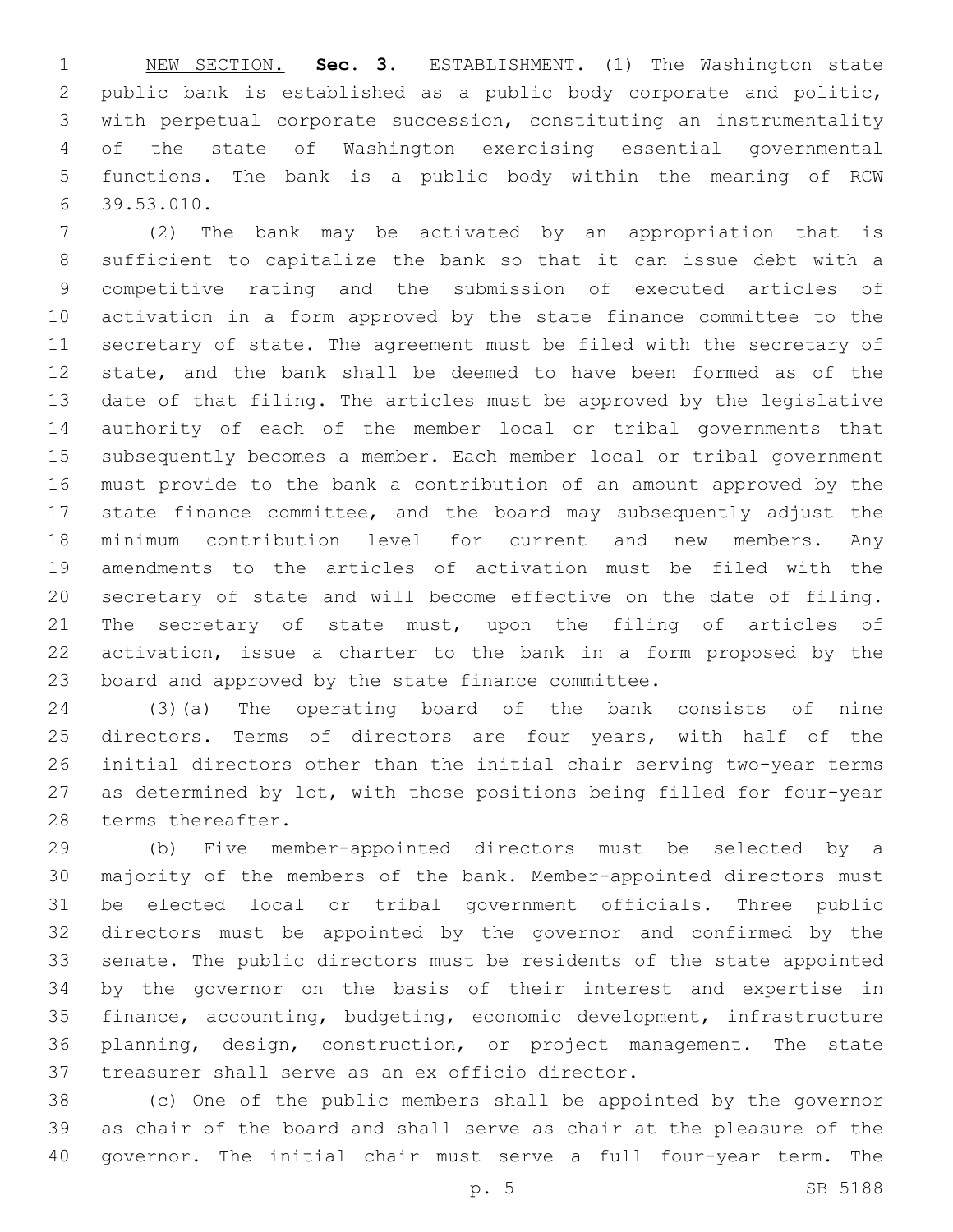bank may select from its membership such other officers of the bank as it deems appropriate, including without limitation a secretary and 3 a treasurer.

 (d) In the event of a vacancy on the board due to death, resignation, lack of qualification to serve as a director, or otherwise, a successor for the remainder of the unexpired term shall be selected in the same manner as the selection of the director whose position has become vacant. Any independent member of the bank may be removed by the governor for misfeasance, malfeasance, or willful neglect of duty after notice and a public hearing, unless such notice and hearing are expressly waived in writing by the affected public 12 member.

 (e) The state treasurer may designate an employee to act on his or her behalf in all respects with regard to any matter to come before the bank. Such designation must be made in writing in such 16 manner as is specified by the rules of the bank.

(f) A majority of the directors constitutes a quorum.

 (g) The directors of the bank serve without compensation but are entitled to reimbursement, solely from the funds of the bank, for expenses incurred in the discharge of their duties under this 21 chapter.

 (4) The state finance committee serves as the oversight board of 23 the bank. In that capacity, the state finance committee must carry out the responsibilities specified in this chapter. In addition, the state finance committee may at its discretion require independent audits of the accounts and transactions of the bank and the methods, procedures, and operation of the bank in carrying out its duties.

 (5) The bank is a state agency subject to audit by the state auditor under chapter 43.09 RCW. In addition, the department of financial institutions may, at the discretion of the director of financial institutions, review the deposits with the bank and the accounts and transactions of the bank in carrying out the bank's duties. Nothing in this subsection establishes that the bank is an institution or entity otherwise subject to the jurisdiction of the 35 department of financial institutions.

 (6) The board has the authority to hire and fire an executive director. The executive director shall be funded in the Washington state housing finance commission budget and shall administer and 39 operate the Washington state public bank.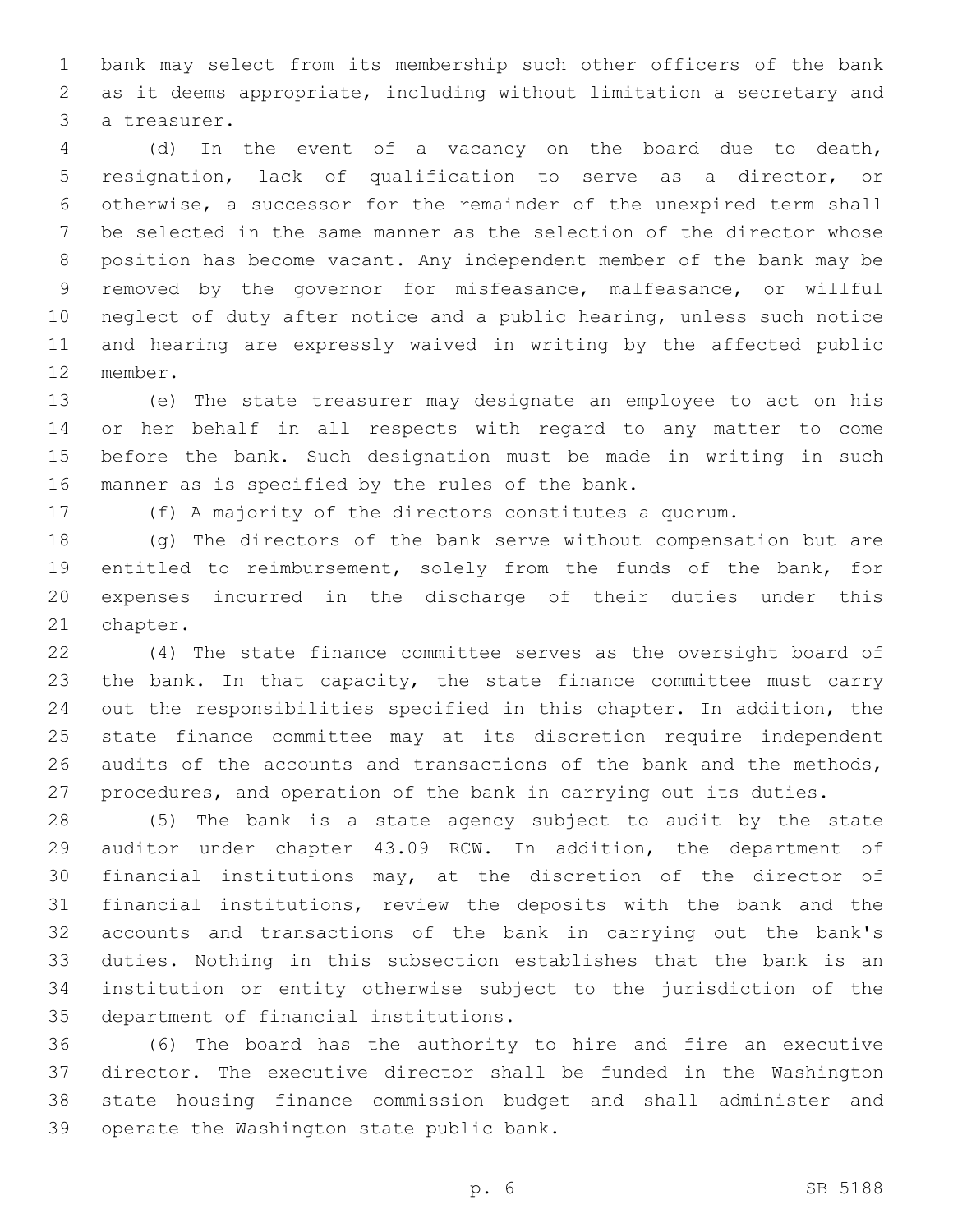(7) The bank's administration and operation must be performed by employees of the Washington state housing finance commission, subject to the terms of one or more agreements between the bank and the commission concerning responsibilities of the commission's staff and 5 compensation of the commission.

 (8) The board must approve the budget of the public bank 7 annually.

(9) The board shall establish an internal audit committee.

 (10) The bank shall have a goal of providing 35 percent of the amount it lends on an annual basis to support housing in low to moderate-income areas, beginning five years after the bank has been 12 activated as provided in this section.

 (11) The bank must not be or constitute a bank or trust company within the jurisdiction or under the control of the director of financial institutions, the comptroller of the currency of the United States of America, or the United States department of the treasury.

 (12) The bank must not be or constitute a bank, broker, or dealer 18 in securities within the meaning of, or subject to the provisions of, any securities, securities exchange, or securities dealers' law of 20 the United States of America or this state.

NEW SECTION. **Sec. 4.** POWERS. The bank is authorized to:

(1) Sue and be sued in its own name, and plead and be impleaded;

23 (2) Adopt and alter an official seal;

 (3) Make and enforce bylaws and regulations for the conduct of its business and for the use of its services and facilities;

 (4) Engage such independent consultants, attorneys, and advisers 27 as the bank deems necessary, useful, or convenient to accomplish its purposes, and, subject to section 5(6) of this act, contract with federal, state, and local or tribal governmental entities for 30 services;

 (5) Make and execute all manner of contracts, agreements, and instruments and financing documents with public and private parties as the bank deems necessary, useful, or convenient to accomplish its 34 purposes;

 (6) Acquire, hold, use, and dispose of real or personal property, or any interest therein, in the name of the bank, and to sell, assign, lease, encumber, mortgage, or otherwise dispose of the same in such manner as the bank deems necessary, useful, or convenient to 39 accomplish its purposes;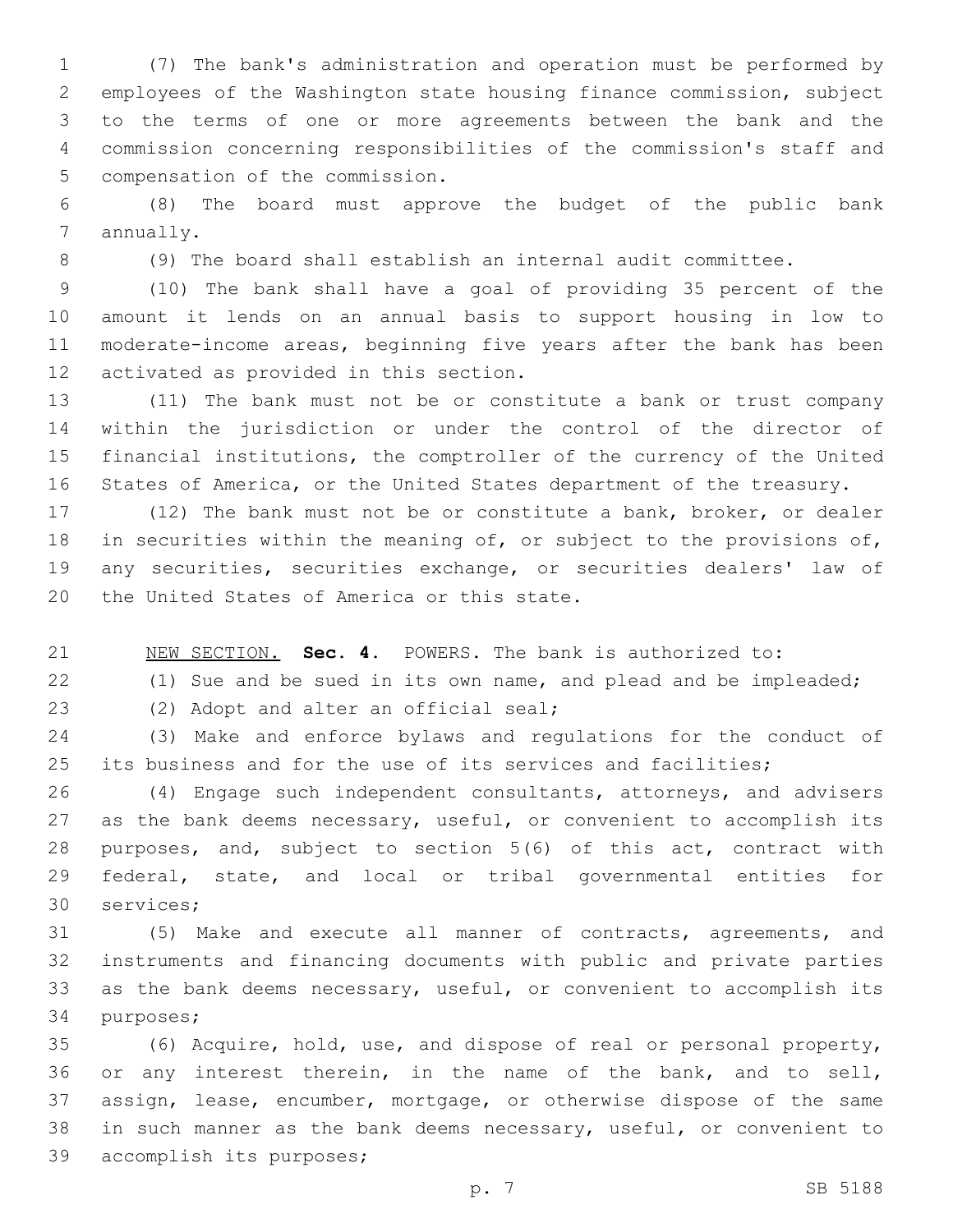(7) Acquire, hold, use, and dispose of its income, revenues, 2 funds, and money;

 (8) Receive deposits of funds from state, local, or tribal governments, invest those deposits in lawful funds, including without limitation investments in loans made by the bank to borrowers;

 (9) Open and maintain accounts in qualified public depositaries in the federal reserve bank of San Francisco, in the national cooperative bank, in a federal home loan bank, or in any other federal financing entity, and otherwise provide for the investment of any funds not required for immediate disbursement and provide for the selection of investments. The bank may participate in and use the 12 federal reserve banks payments systems and account services;

 (10) Appear in its own behalf before boards, commissions, departments, or agencies of federal, state, local, or tribal 15 governments;

 (11) Procure such insurance of such types, in such amounts, and from such insurers as the bank deems desirable including, but not limited to, insurance against any loss or damage to its property or other assets, public liability insurance for injuries to persons or property, and directors and officers liability insurance;

 (12) Accept gifts or grants from the United States, or from any governmental unit or person, firm, or corporation, carry out the terms or provisions or make agreements with respect to the gifts or grants, and do all things necessary, useful, desirable, or convenient in connection with procuring, accepting, or disposing of the gifts or 26 qrants;

 (13) Apply for and accept grants, loans, advances, and 28 contributions from any source of money, property, labor, or other things of value, to be held, used, and applied as the bank deems necessary, useful, or convenient to accomplish its purposes;

 (14) Borrow money and issue its bonds consistent with this chapter and provide for and secure their payment, provide for the rights of bond owners and purchasers, and hold and dispose of any of 34 its bonds;

 (15) For the purpose of facilitating the financing of infrastructure and economic development activity in the state of Washington by the state or local or tribal governments, develop and conduct a program or programs to make loans to borrowers for project costs of infrastructure and economic development projects. Those loans may be made from the proceeds of bonds issued by the bank, from

p. 8 SB 5188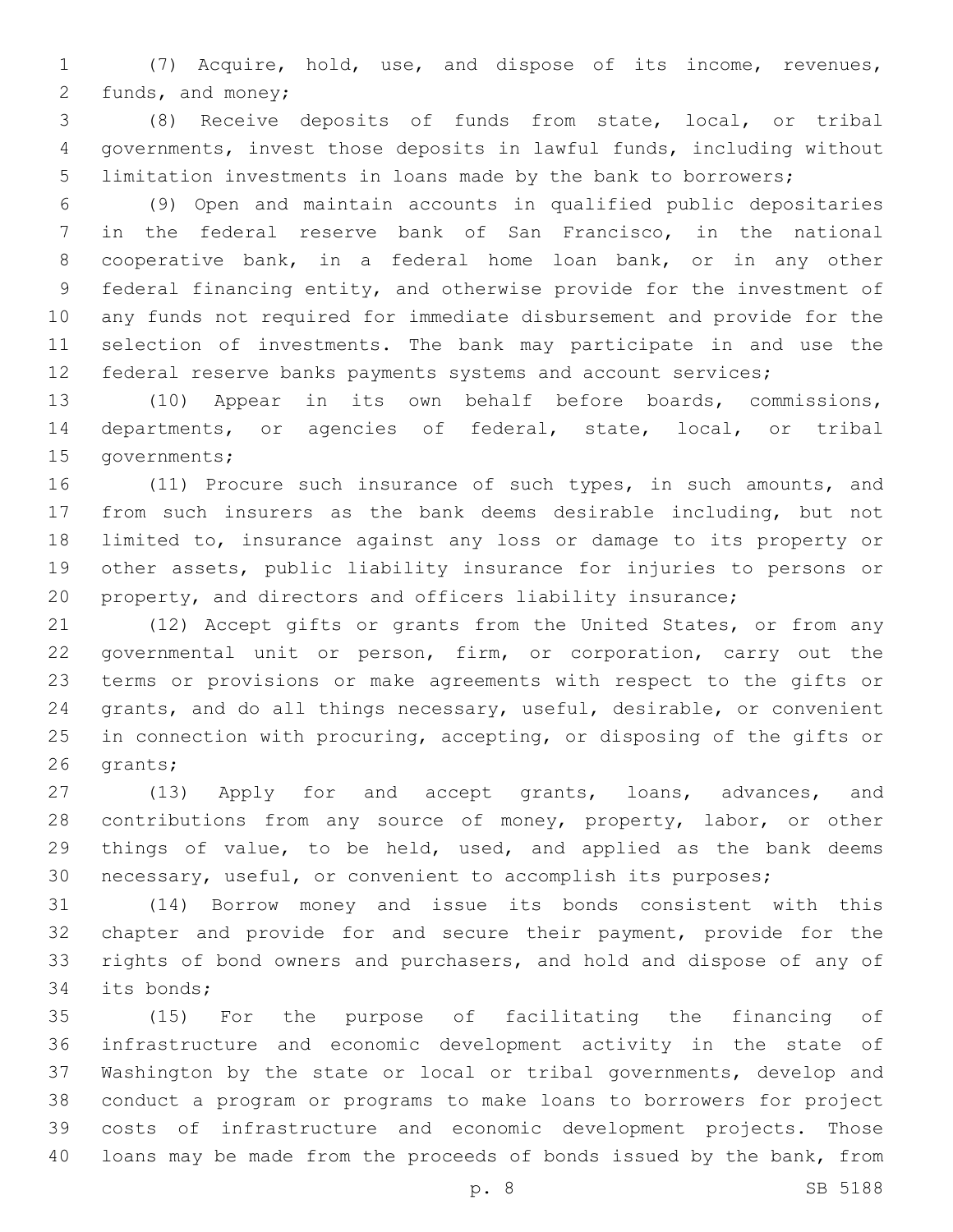deposits held by the bank, and from other assets of the bank including contributions. The bank may develop and conduct a program that will stimulate and encourage the development of infrastructure and economic development projects by the infusion of financial assistance for state, local, or tribal governments;

 (16) Establish guidelines for the engagement by state, local, or tribal governments in programs conducted by the bank under this chapter. The bank may prescribe the form of application or procedure required of a borrower for a loan, fix the terms and conditions of the loan or purchase, and enter into financing agreements and other financing documents with borrowers with respect to loans and other 12 forms of financial assistance;

 (17) Establish, revise, and collect such member contributions and such fees and charges as the bank deems necessary, useful, or convenient to accomplish its purposes. Members are authorized to make such contributions, and state, local, and tribal governments are 17 authorized to pay such fees and charges;

 (18) Make such expenditures as are appropriate for paying the administrative costs and expenses of the bank in carrying out the 20 provisions of this chapter;

 (19) Establish such reserves and special funds, including but not limited to debt service and sinking funds, reserve funds, project funds, and such other special funds as the bank deems necessary, useful, or convenient, and controls on deposits to and disbursements 25 from them, as the bank deems necessary, useful, or convenient to 26 accomplish its purposes;

 (20) Provide financial assistance and other forms of assistance to state, local, or tribal governments by providing information, advice, guidelines, forms, and procedures for implementing their 30 financing programs;

 (21) When authorized by not less than two-thirds of the members of the board, make distributions to members of amounts that the board 33 deems surplus to the needs of the bank;

 (22) Engage outside legal counsel, while receiving counsel on a 35 routine basis from the office of the attorney general;

 (23) Adopt rules concerning its exercise of the powers authorized 37 by this chapter; and

 (24) Exercise any other power the bank deems necessary, useful, or convenient to accomplish its purposes and exercise the powers 40 expressly granted in this chapter.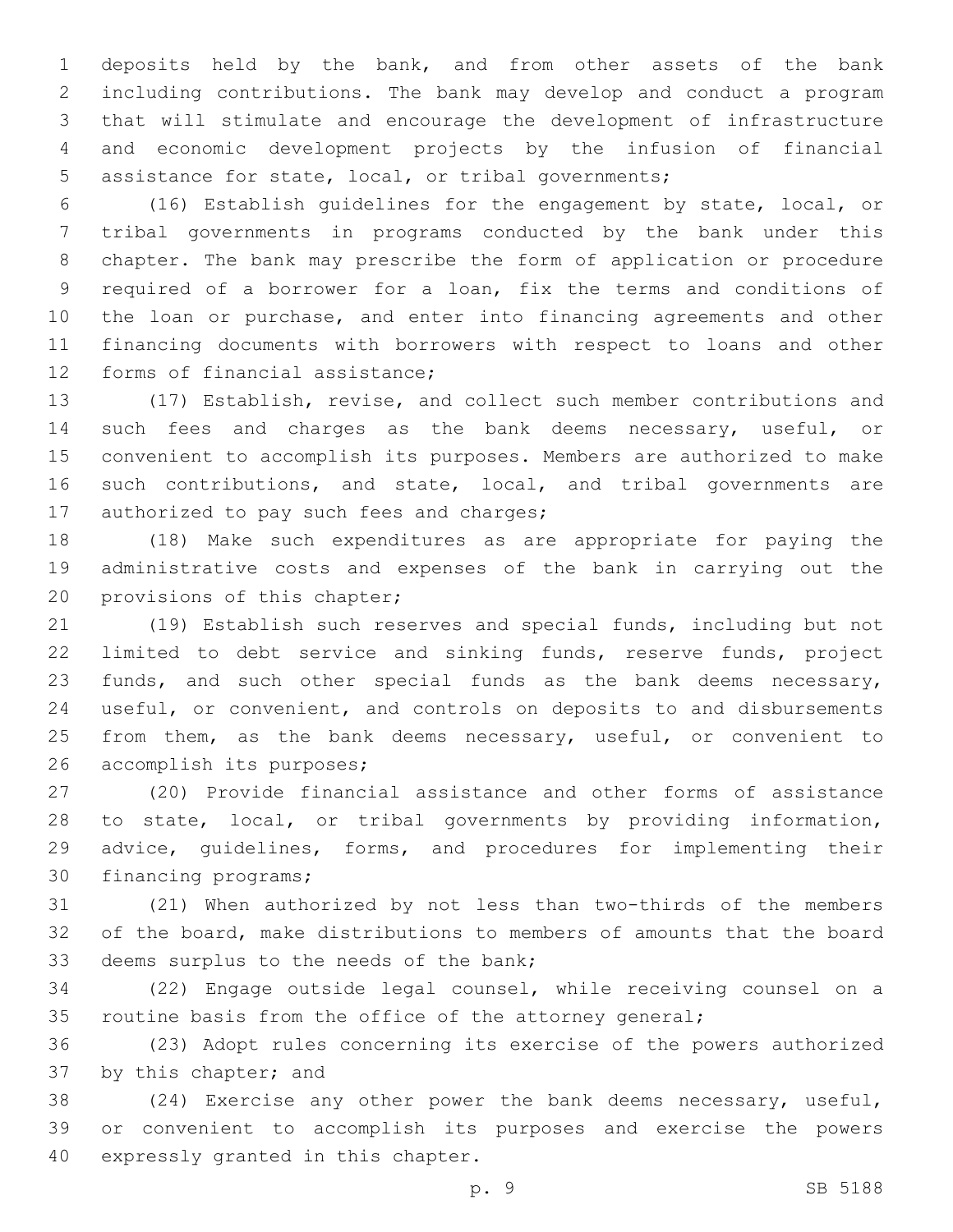NEW SECTION. **Sec. 5.** FINANCING POWERS. (1) Bonds issued under this chapter must be issued in the name of the bank. The bonds are not obligations of the state of Washington and are obligations only of the bank payable from the special fund or funds created by the bank for their payment. Such funds are not public moneys or funds of the state of Washington and at all times must be kept segregated and set apart from other funds.

 (2) Bonds issued under this chapter must contain a recital on their face to the effect that payment of the principal of, interest on, and prepayment premium, if any, on the bonds, is a valid claim 11 only as against the special fund or funds relating thereto, that neither the faith and credit nor the taxing power of the state or any municipal corporation, subdivision, or agency of the state, other than the bank as set forth in this chapter, is pledged to the payment 15 of the principal of, interest on, and prepayment premium, if any, on the bonds. Contracts entered into by the bank must be entered into in the name of the bank and not in the name of the state of Washington. The obligations of the bank under the contracts must be obligations only of the bank and are not in any way obligations of the state of 20 Washington.

 (3) The bank's bonds must bear such date or dates, mature at such time or times, be in such denominations, be in such form, be registered or registrable in such manner, be made transferable, exchangeable, and interchangeable, be payable in such medium of payment, at such place or places, be subject to such terms of redemption, bear such fixed or variable rate or rates of interest, be 27 payable at such time or times, and be sold in such manner and at such price or prices, as the bank determines. The bonds shall be executed 29 by the chair, by either its duly elected secretary or its treasurer, and by the trustee or paying agent if the bank determines to use a trustee or paying agent for the bonds. Execution of the bonds may be by manual or facsimile signature. The bonds of the bank may be 33 negotiable instruments under Title 62A RCW.

 (4) The bonds of the bank are subject to such terms, conditions, covenants, and protective provisions as are found necessary or desirable by the bank including, but not limited to, pledges of the bank's assets, setting aside of reserves, limitations on additional forms of indebtedness, and the mortgaging of all or any part of the bank's real or personal property, then owned or thereafter acquired,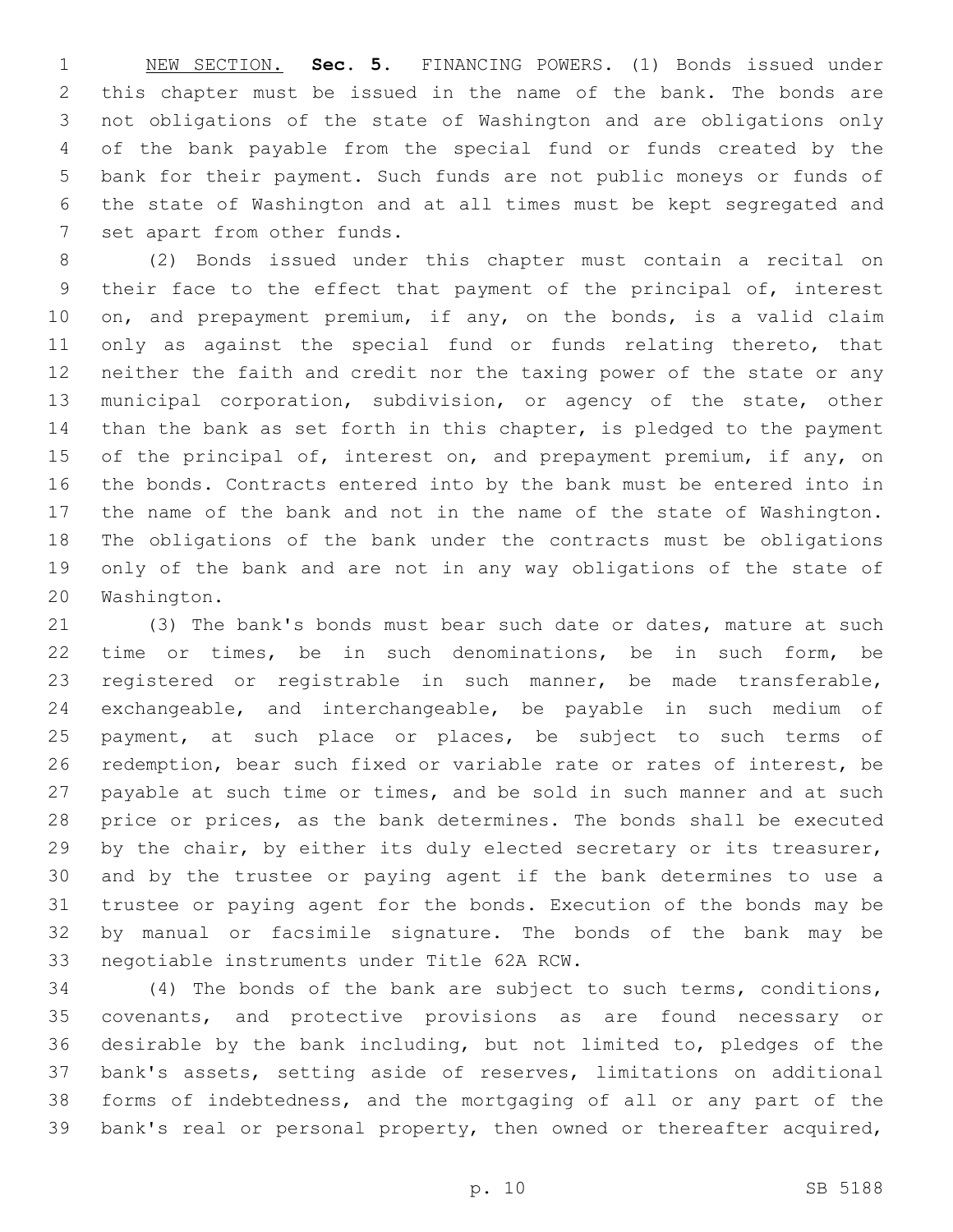and other provisions the bank finds are necessary or desirable for 2 the security of bond owners.

 (5) Any bonds issued under this chapter may be secured by a financing document between the bank and the purchasers or owners of such bonds or between the bank and a corporate trustee appointed by the bank, which may be any trust company or bank having the powers of a trust company within or without the state. The financing document may pledge or assign, in whole or in part, the revenues and funds held or to be received by the bank, any present or future contract or 10 other rights to receive the same, and the proceeds thereof. The financing document may contain such provisions for protecting and enforcing the rights, security, and remedies of bond owners as may be reasonable and proper including, without limiting the generality of the foregoing, provisions defining defaults and providing for remedies in the event of default which may include the acceleration of maturities, restrictions on the individual rights of action by bond owners, and covenants setting forth duties of and limitations on the bank in conduct of its programs and the management of its property. In addition to other security provided in this chapter or otherwise by law, bonds issued by the bank may be secured, in whole 21 or in part, by a pledge of the assets of the bank, including contributions of the members, or by financial guaranties, insurance or letters of credit issued to the bank or a trustee or any other person, by any bank, trust company, insurance or surety company, or other financial institution, within or without the state. The bank may pledge or assign, in whole or in part, the revenues and funds held or to be received by the bank, any present or future contract or 28 other rights to receive the same, and the proceeds thereof, as security for such guaranties or insurance or for the reimbursement by the bank to any issuer of such letter of credit of any payments made under such letter of credit. No individual member is liable to the bank, to the bank's trustee, or to any other person in amounts exceeding the member's contribution unless authorized by a majority 34 of the members of the bank.

 (6) The bank may enter into financing documents with borrowers regarding bonds issued by the bank that may provide for the payment by each borrower of amounts sufficient, together with other revenues 38 available to the bank, if any, to:

(a) Pay the borrower's share of the fees established by the bank;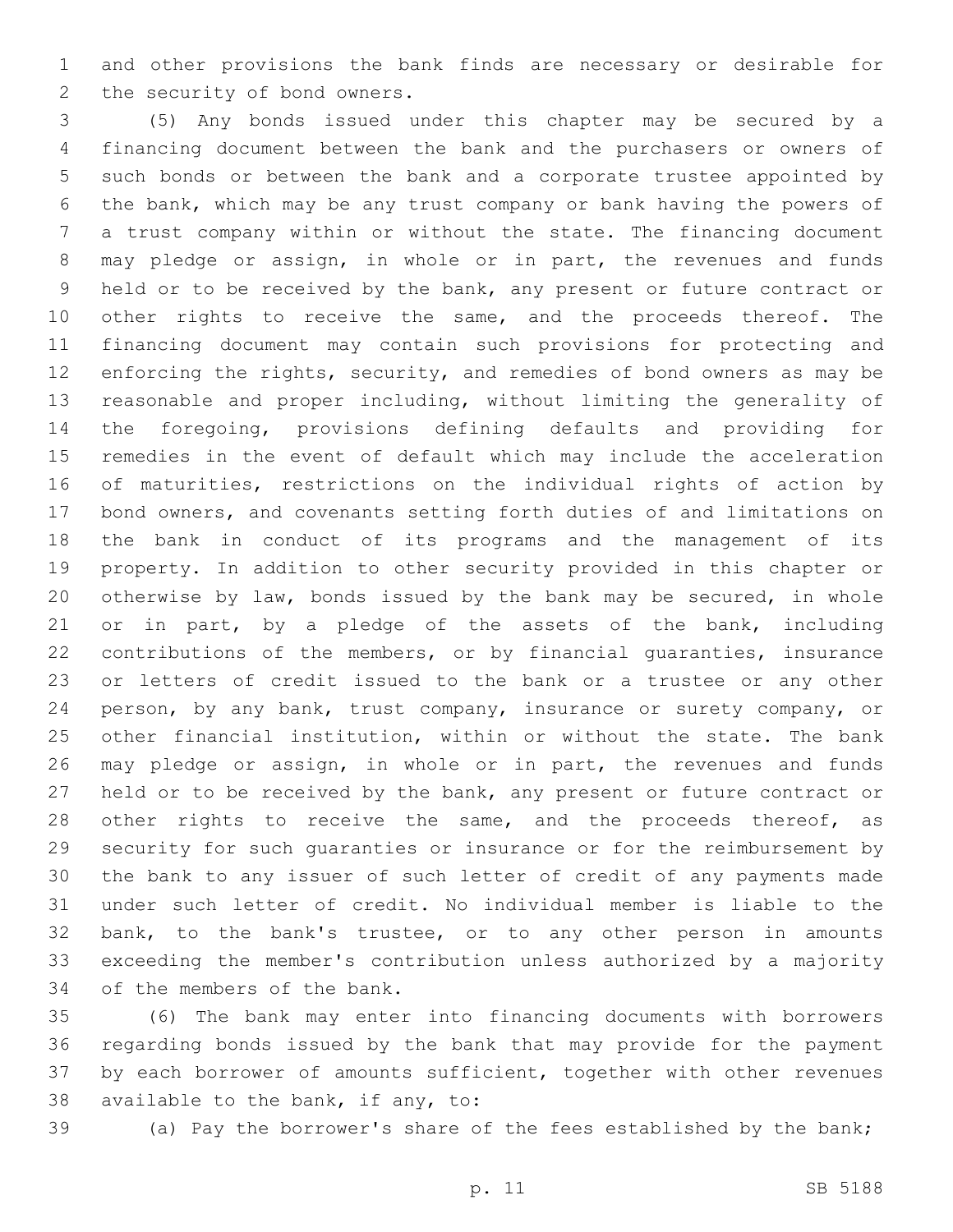(b) Pay the principal of, premium, if any, and interest on outstanding bonds of the bank issued in respect of such borrower as 3 the same shall become due and payable; and

 (c) Create and maintain reserves required or provided for by the bank in connection with the issuance of such bonds. The payments are not subject to supervision or regulation by any department, committee, board, body, bureau, or agency of the state other than the 8 bank.

 (7) Any security interest created in the unexpended bond proceeds and in the special funds created by the bank must be immediately valid and binding against such moneys and any securities in which such moneys may be invested without bank or trustee possession thereof, and the security interest is prior to any party having any competing claim in such moneys or securities, without filing or recording pursuant to chapter 62A.9A RCW and regardless of whether 16 the party has notice of the security interest.

 (8) When issuing bonds, the bank may provide for the future issuance of additional bonds or parity debt on a parity with outstanding bonds, and the terms and conditions of their issuance. The bank may refund or advance refund any bond of the bank in accordance with chapter 39.53 RCW or issue bonds with a subordinate lien against the fund or funds securing outstanding bonds. Bonds issued for refunding purposes may be combined with bonds issued for the financing or refinancing of new projects. Pending the application of the proceeds of the refunding bonds to the redemption of the bonds to be redeemed, the bank may enter into an agreement or agreements with a corporate trustee regarding the interim investment of the proceeds and the application of the proceeds and the earnings on the proceeds to the payment of the principal of and interest on, and the 30 redemption of, the bonds to be redeemed.

 (9) All money received by or on behalf of the bank with respect to this issuance of its bonds are trust funds to be held and applied solely as provided in this chapter. The bank, in lieu of receiving and applying the moneys itself, may enter into a trust agreement or indenture with one or more banks, including the national cooperative bank, or trust companies having the power and bank to conduct trust 37 business in the state to:

 (a) Perform all or any part of the obligations of the bank with respect to: (i) Bonds issued by it; (ii) the receipt, investment, and application of the proceeds of the bonds and money paid by a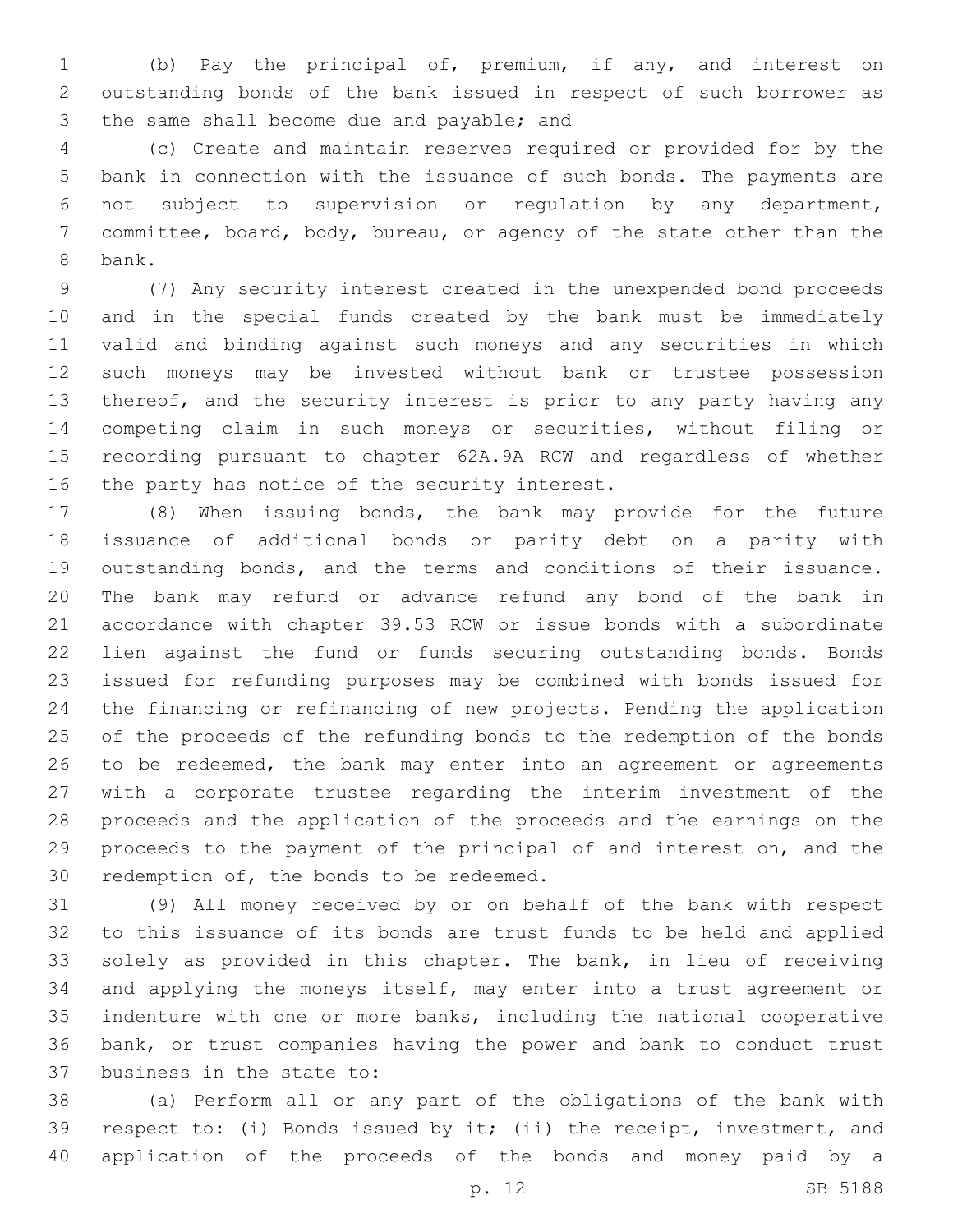participant or available from other sources for the payment of the bonds; (iii) the enforcement of the obligations of a borrower in connection with the financing or refinancing of any project; and (iv) other matters relating to the exercise of the bank's powers under 5 this chapter;

 (b) Receive, hold, preserve, and enforce any security interest or evidence of security interest granted by a participant for purposes 8 of securing the payment of the bonds; and

 (c) Act on behalf of the bank or the owners of bonds of the bank for purposes of assuring or enforcing the payment of the bonds, when 11 due.

 (10) The bank may purchase its bonds with any of its funds available for the purchase. The bank may hold, pledge, cancel, or resell the bonds subject to and in accordance with agreements with 15 bond owners.

 (11) The chair of the state finance committee or the chair's designee must be notified in advance of the issuance of bonds by the bank in order to promote the orderly offering of obligations in the 19 financial markets.

 (12) Neither the members of the bank, nor its directors or agents, nor employees of the Washington state housing finance commission, nor any person executing the bonds, is personally liable on the bonds or subject to any personal liability or accountability 24 by reason of the issuance of the bonds.

 (13) The bank may, out of any fund available therefor, purchase 26 its bonds in the open market.

 (14) Any owner of bonds of the bank issued under this chapter, 28 and the trustee under any trust agreement or indenture, may, either at law or in equity, by suit, action, mandamus, or other proceeding, protect and enforce any of their respective rights, and may become the purchaser at any foreclosure sale if the person is the highest bidder, except to the extent the rights given are restricted by the bank in any bond resolution or trust agreement or indenture 34 authorizing the issuance of the bonds.

 (15) The bank may charge for its costs and services in review or consideration of a proposed loan to a state, local, or tribal 37 government, whether or not the loan is made.

 (16) To the extent permitted under its contracts with the owners of bonds of the bank, the bank may consent to modification of the rate of interest, time and payment of installment of principal or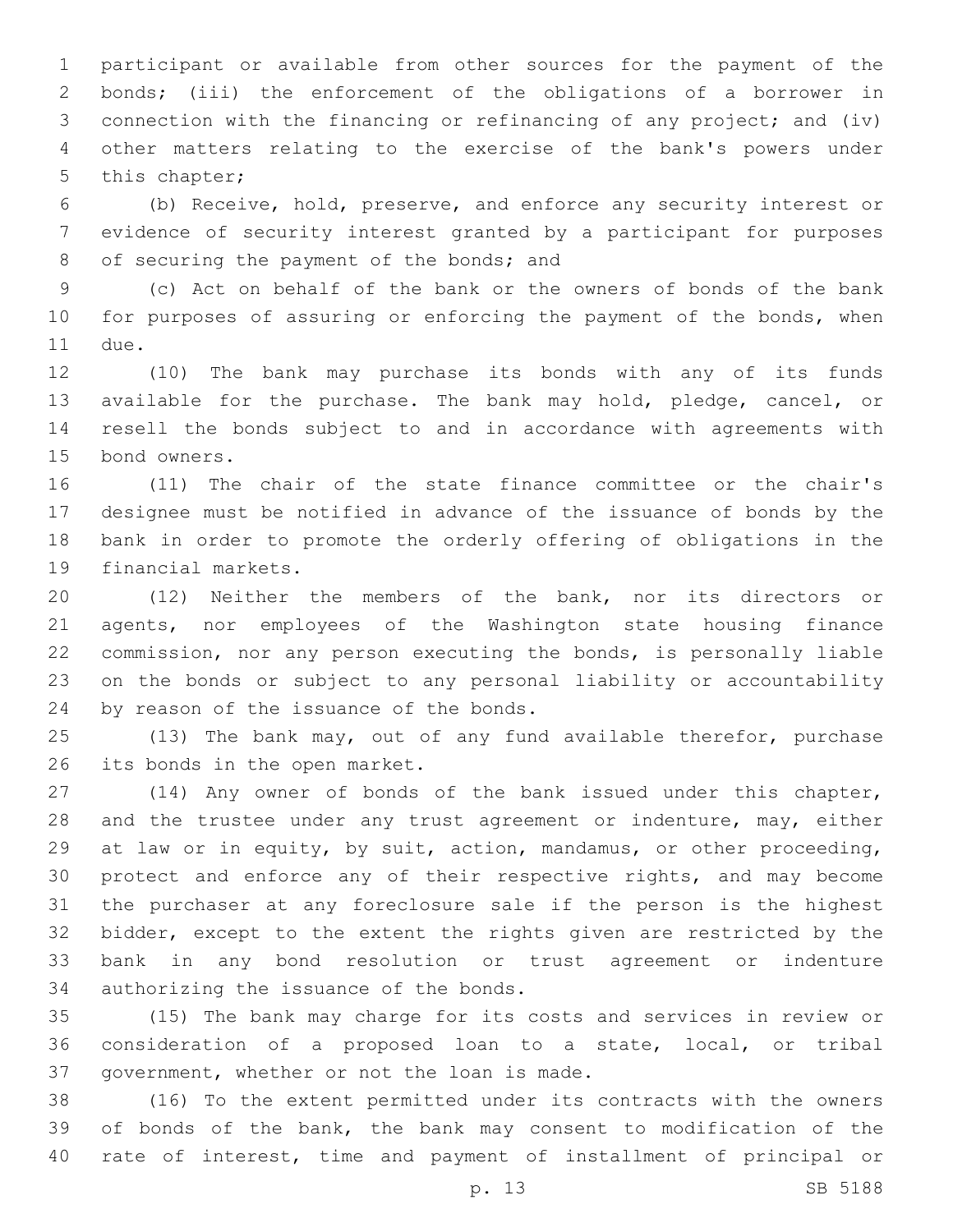interest, security, or any other term of a bond or note, loan to a state, local, or tribal government, contract, or agreement of any 3 kind to which the bank authority is a party.

 (17) The bonds of the bank are securities in which all public officers and bodies of this state and all counties, cities, municipal corporations, and political subdivisions, all banks, eligible banking organizations, bankers, trust companies, savings banks and institutions, building and loan associations, savings and loan associations, investment companies, insurance companies and associations, and all executors, administrators, guardians, trustees, 11 and other fiduciaries may legally invest any sinking funds, moneys, or other funds belonging to them or within their control.

 (18) This section provides a complete, additional, and alternative method for accomplishing the purposes of this chapter and shall be regarded as supplemental and additional to powers conferred by other laws. The issuance of bonds and refunding bonds under this chapter need not comply with the requirements of any other law applicable to the issuance of bonds. Insofar as the provisions of this chapter are inconsistent with the provisions of any general or special law, or parts thereof, the provisions of this chapter are 21 controlling.

 NEW SECTION. **Sec. 6.** A new section is added to chapter 43.190 23 RCW to read as follows:

 Employees of the Washington state housing finance commission shall primarily administer and operate the Washington state public bank, as provided by section 3(7) of this act. The bank may consult with other state agencies at its discretion and without the approval of the Washington state housing finance commission.

 **Sec. 7.** RCW 39.58.050 and 2016 c 152 s 2 are each amended to 30 read as follows:

 (1) Every public depositary shall complete a depositary pledge agreement with the commission and a trustee, and shall at all times maintain, segregated from its other assets, eligible collateral having a value at least equal to its maximum liability and as otherwise prescribed in this chapter. Eligible securities used as collateral shall be segregated by deposit with the depositary's trustee and shall be clearly designated as security for the benefit 38 of public depositors under this chapter.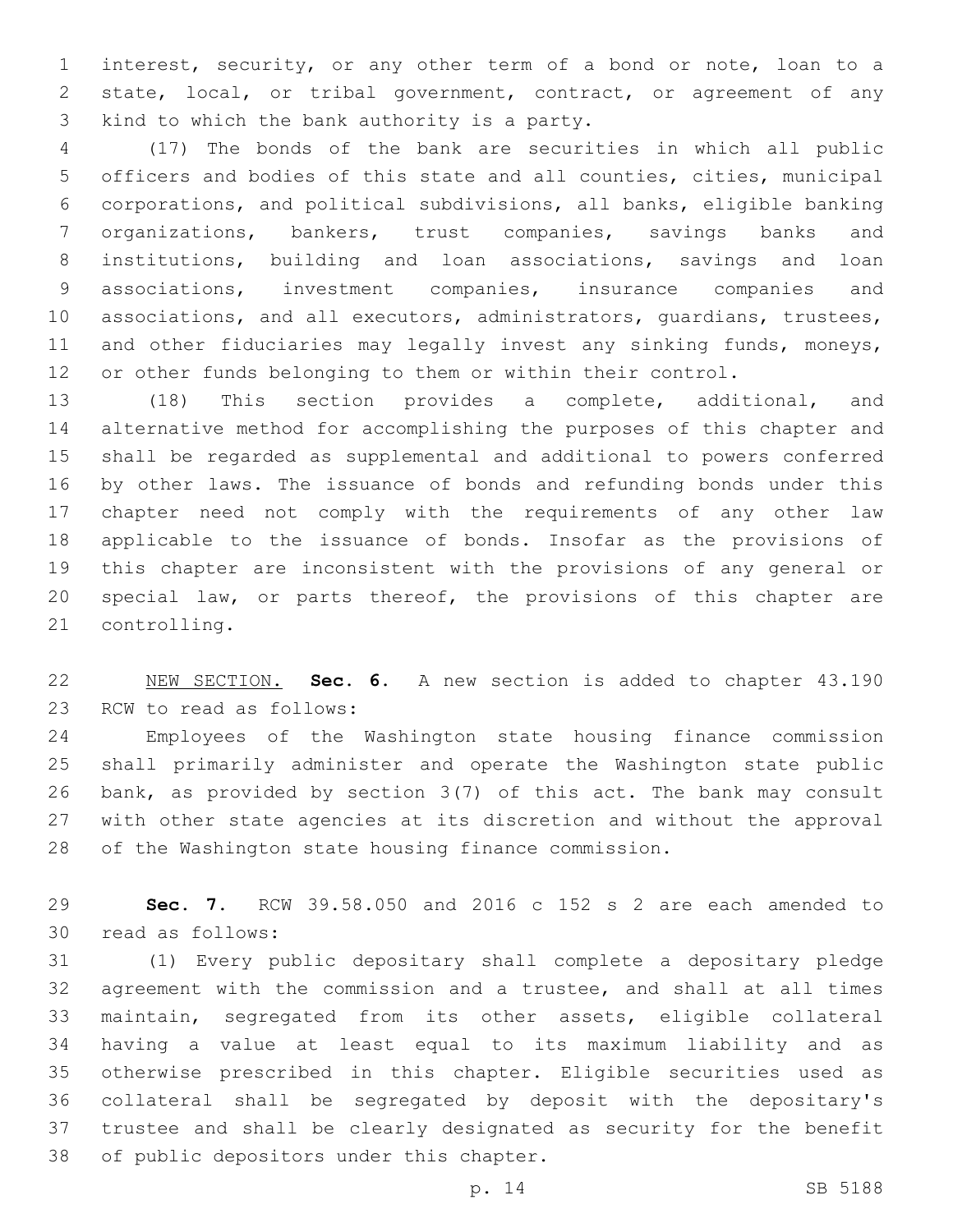(2) Securities eligible as collateral shall be valued at market value, and the total market value of securities pledged in accordance with this chapter shall not be reduced by withdrawal or substitution of securities except by prior authorization, in writing, by the 5 commission.

 (3) The public depositary shall have the right to make substitutions of an equal or greater amount of eligible securities at 8 any time.

 (4) The income from the securities which have been segregated as collateral shall belong to the public depositary without restriction.

 (5) Each of the following enumerated classes of securities, providing there has been no default in the payment of principal or interest thereon, shall be eligible to qualify as collateral:

 (a) Certificates, notes or bonds of the United States, or other 15 obligations of the United States or its agencies, or of any 16 corporation wholly owned by the government of the United States;

 (b) State, county, municipal, or school district bonds or warrants of taxing districts of the state of Washington or any other state of the United States, provided that such bonds and warrants shall be only those found to be within the limit of indebtedness prescribed by law for the taxing district issuing them and to be 22 general obligations;

 (c) The obligations of any United States government-sponsored corporation whose obligations are or may become eligible as collateral for advances to member banks as determined by the board of 26 governors of the federal reserve system;

 (d) Bonds, notes, or other securities or evidence of indebtedness constituting the direct and general obligation of a federal home loan 29 bank or federal reserve bank;

 (e) Revenue bonds of this state or any authority, board, commission, committee, or similar agency thereof, and any 32 municipality or taxing district of this state;

 (f) Direct and general obligation bonds and warrants of any city, town, county, school district, port district, or other political subdivision of any state, having the power to levy general taxes, 36 which are payable from general ad valorem taxes;

 (g) Bonds issued by public utility districts as authorized under the provisions of Title 54 RCW, as now or hereafter amended;

 (h) Bonds of any city of the state of Washington for the payment 40 of which the entire revenues of the city's water system, power and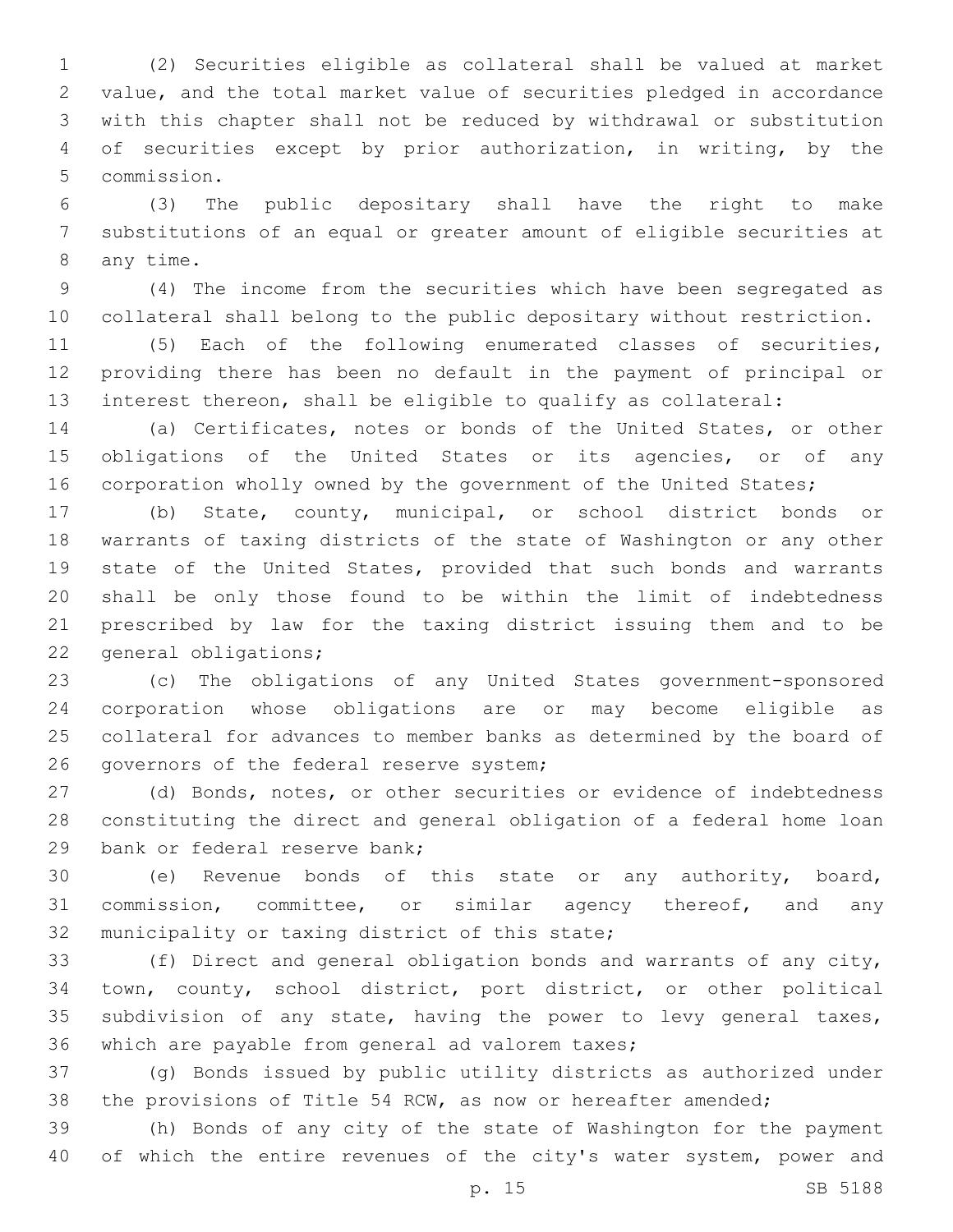light system, or both, less maintenance and operating costs, are irrevocably pledged, even though such bonds are not general 3 obligations of such city.

 (6) In addition to the securities enumerated in this section, the commission may also accept as collateral a letter of credit from a federal home loan bank or a federal reserve bank on behalf of a public depositary, naming the commission as beneficiary. Such letters are not subject to a completed depositary pledge agreement. As such, the commission must act as the safekeeping agent for letters of 10 credit.

 (7) A public depositary may also segregate such bonds, securities, and other obligations as are designated to be authorized security for public deposits under the laws of this state.

 (8) The commission may determine by rule or resolution whether 15 any security, whether or not enumerated in this section, is or shall remain eligible as collateral when in the commission's judgment it is 17 desirable or necessary to do so.

 (9) The Washington state public bank established in section 3 of this act fulfills its collateralization requirement if public funds held by the bank are deposited in financial institutions that meet 21 the requirements of this section.

 **Sec. 8.** RCW 39.59.040 and 2016 c 152 s 11 are each amended to 23 read as follows:

Any local government in the state of Washington may invest in:

 (1) Bonds of the state of Washington and any local government in 26 the state of Washington;

 (2) General obligation bonds of a state and general obligation bonds of a local government of a state, which bonds have at the time of investment one of the three highest credit ratings of a nationally 30 recognized rating agency;

 (3) Subject to compliance with RCW 39.56.030, registered warrants of a local government in the same county as the government making the 33 investment;

 (4) Certificates, notes, or bonds of the United States, or other obligations of the United States or its agencies, or of any corporation wholly owned by the government of the United States; or United States dollar denominated bonds, notes, or other obligations that are issued or guaranteed by supranational institutions, provided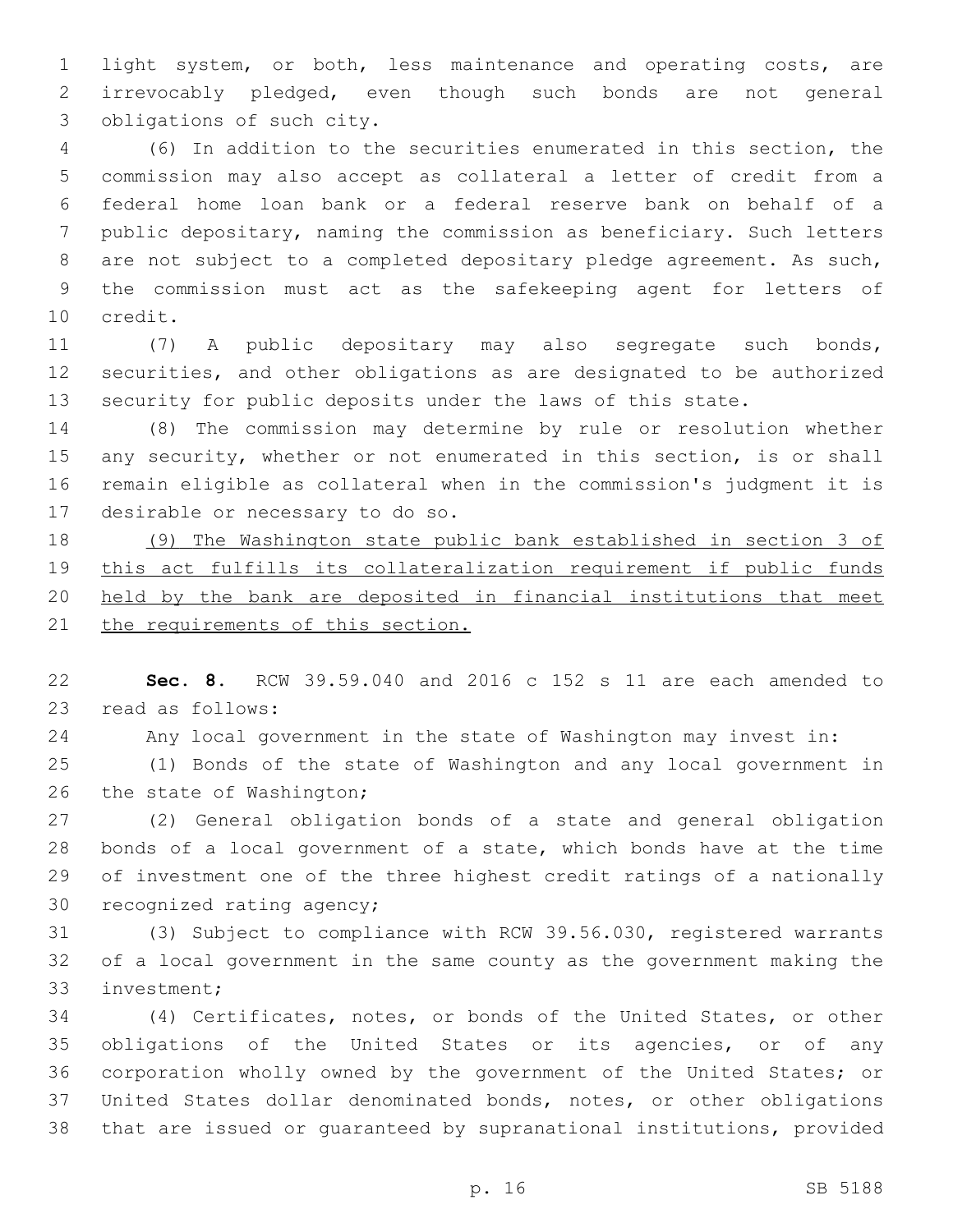that, at the time of investment, the institution has the United 2 States government as its largest shareholder;

 (5) Federal home loan bank notes and bonds, federal land bank bonds and federal national mortgage association notes, debentures and guaranteed certificates of participation, or the obligations of any other government sponsored corporation whose obligations are or may become eligible as collateral for advances to member banks as 8 determined by the board of governors of the federal reserve system;

(6) Bankers' acceptances purchased on the secondary market;

 (7) Commercial paper purchased in the secondary market, provided that any local government of the state of Washington that invests in such commercial paper must adhere to the investment policies and 13 procedures adopted by the state investment board; ((and))

 (8) Corporate notes purchased on the secondary market, provided that any local government of the state of Washington that invests in such notes must adhere to the investment policies and procedures 17 adopted by the state investment board; and

(9) A bank as defined in section 2 of this act.

 **Sec. 9.** RCW 42.56.270 and 2020 c 238 s 11 are each amended to 20 read as follows:

 The following financial, commercial, and proprietary information 22 is exempt from disclosure under this chapter:

 (1) Valuable formulae, designs, drawings, computer source code or 24 object code, and research data obtained by any agency within five years of the request for disclosure when disclosure would produce 26 private gain and public loss;

 (2) Financial information supplied by or on behalf of a person, firm, or corporation for the purpose of qualifying to submit a bid or proposal for (a) a ferry system construction or repair contract as required by RCW 47.60.680 through 47.60.750; (b) highway construction or improvement as required by RCW 47.28.070; or (c) alternative public works contracting procedures as required by RCW 39.10.200 33 through 39.10.905;

 (3) Financial and commercial information and records supplied by private persons pertaining to export services provided under chapters 43.163 and 53.31 RCW, and by persons pertaining to export projects 37 under RCW 43.23.035;

 (4) Financial and commercial information and records supplied by businesses or individuals during application for loans or program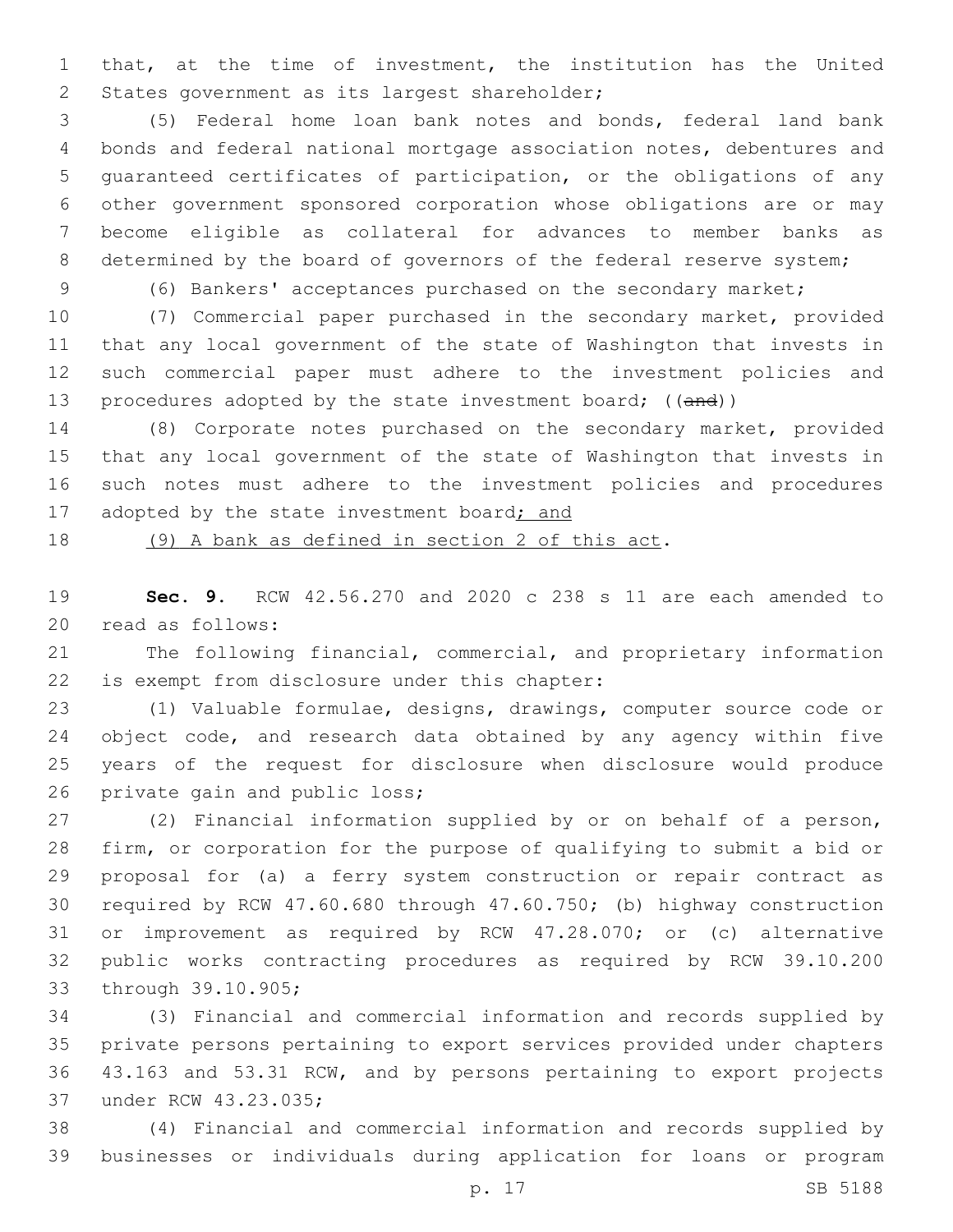services provided by chapters 43.325, 43.163, 43.160, 43.330, 43.--- (the new chapter created in section 17 of this act), and 43.168 RCW, or during application for economic development loans or program 4 services provided by any local agency;

 (5) Financial information, business plans, examination reports, and any information produced or obtained in evaluating or examining a business and industrial development corporation organized or seeking 8 certification under chapter 31.24 RCW;

 (6) Financial and commercial information supplied to the state investment board by any person when the information relates to the investment of public trust or retirement funds and when disclosure would result in loss to such funds or in private loss to the 13 providers of this information;

(7) Financial and valuable trade information under RCW 51.36.120;

 (8) Financial, commercial, operations, and technical and research information and data submitted to or obtained by the clean Washington center in applications for, or delivery of, program services under 18 chapter 70.95H RCW;

 (9) Financial and commercial information requested by the public stadium authority from any person or organization that leases or uses the stadium and exhibition center as defined in RCW 36.102.010;

 (10)(a) Financial information, including but not limited to account numbers and values, and other identification numbers supplied by or on behalf of a person, firm, corporation, limited liability company, partnership, or other entity related to an application for a horse racing license submitted pursuant to RCW 67.16.260(1)(b), marijuana producer, processor, or retailer license, liquor license, 28 gambling license, or lottery retail license;

 (b) Internal control documents, independent auditors' reports and financial statements, and supporting documents: (i) Of house-banked social card game licensees required by the gambling commission pursuant to rules adopted under chapter 9.46 RCW; or (ii) submitted by tribes with an approved tribal/state compact for class III gaming;

 (c) Valuable formulae or financial or proprietary commercial information records received during a consultative visit or while providing consultative services to a licensed marijuana business in 37 accordance with RCW 69.50.561;

 (11) Proprietary data, trade secrets, or other information that relates to: (a) A vendor's unique methods of conducting business; (b) data unique to the product or services of the vendor; or (c)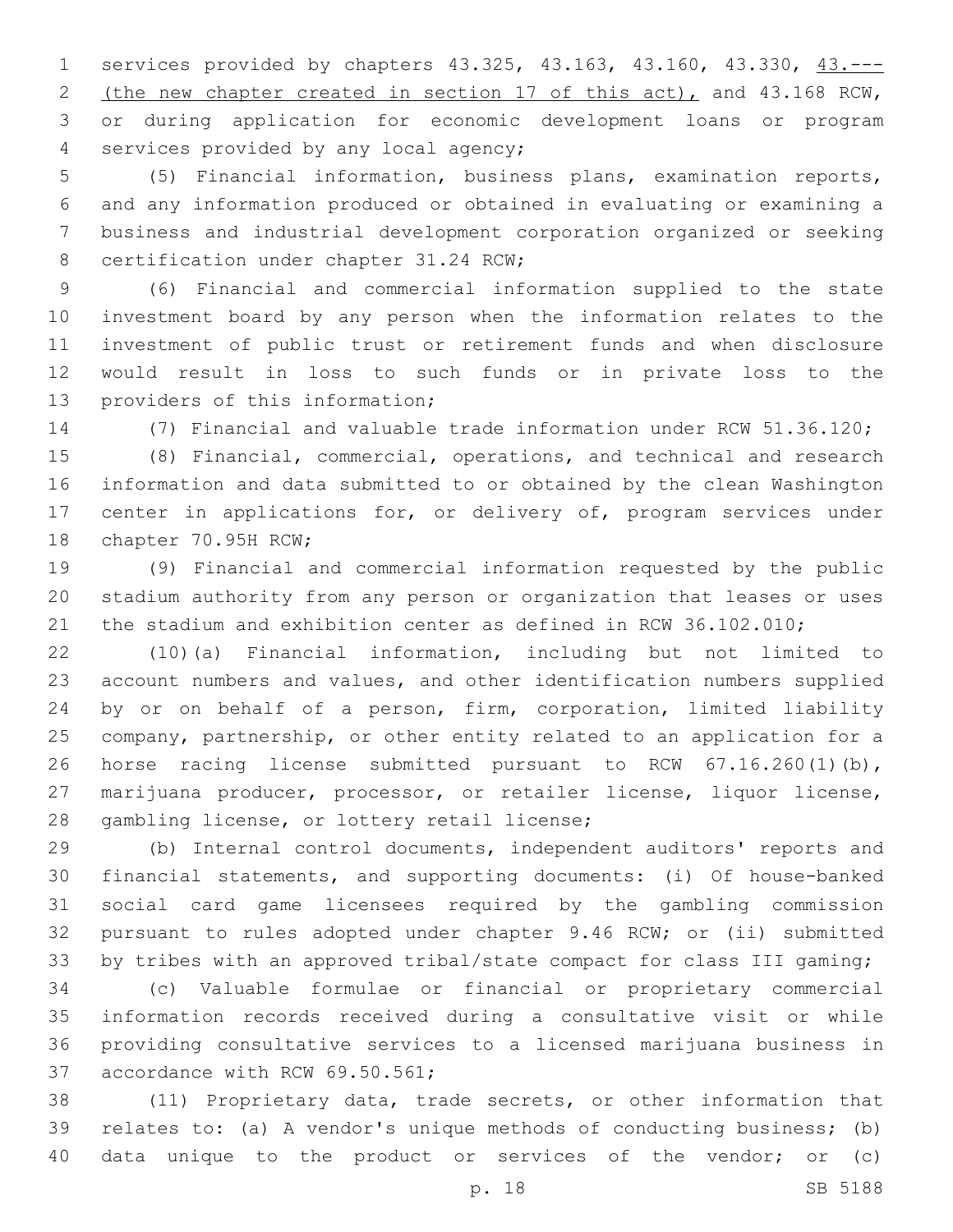determining prices or rates to be charged for services, submitted by any vendor to the department of social and health services or the health care authority for purposes of the development, acquisition, or implementation of state purchased health care as defined in RCW 41.05.011;5

 (12)(a) When supplied to and in the records of the department of 7 commerce:

 (i) Financial and proprietary information collected from any person and provided to the department of commerce pursuant to RCW 10 43.330.050(8); and

 (ii) Financial or proprietary information collected from any person and provided to the department of commerce or the office of the governor in connection with the siting, recruitment, expansion, retention, or relocation of that person's business and until a siting decision is made, identifying information of any person supplying information under this subsection and the locations being considered for siting, relocation, or expansion of a business;

 (b) When developed by the department of commerce based on information as described in (a)(i) of this subsection, any work 20 product is not exempt from disclosure;

 (c) For the purposes of this subsection, "siting decision" means 22 the decision to acquire or not to acquire a site;

 (d) If there is no written contact for a period of sixty days to the department of commerce from a person connected with siting, recruitment, expansion, retention, or relocation of that person's business, information described in (a)(ii) of this subsection will be 27 available to the public under this chapter;

 (13) Financial and proprietary information submitted to or obtained by the department of ecology or the authority created under 30 chapter ((70.95N)) 70A.500 RCW to implement chapter ((70.95N)) 31 70A.500 RCW;

 (14) Financial, commercial, operations, and technical and research information and data submitted to or obtained by the life sciences discovery fund authority in applications for, or delivery of, grants under RCW 43.330.502, to the extent that such information, if revealed, would reasonably be expected to result in private loss 37 to the providers of this information;

 (15) Financial and commercial information provided as evidence to the department of licensing as required by RCW 19.112.110 or 19.112.120, except information disclosed in aggregate form that does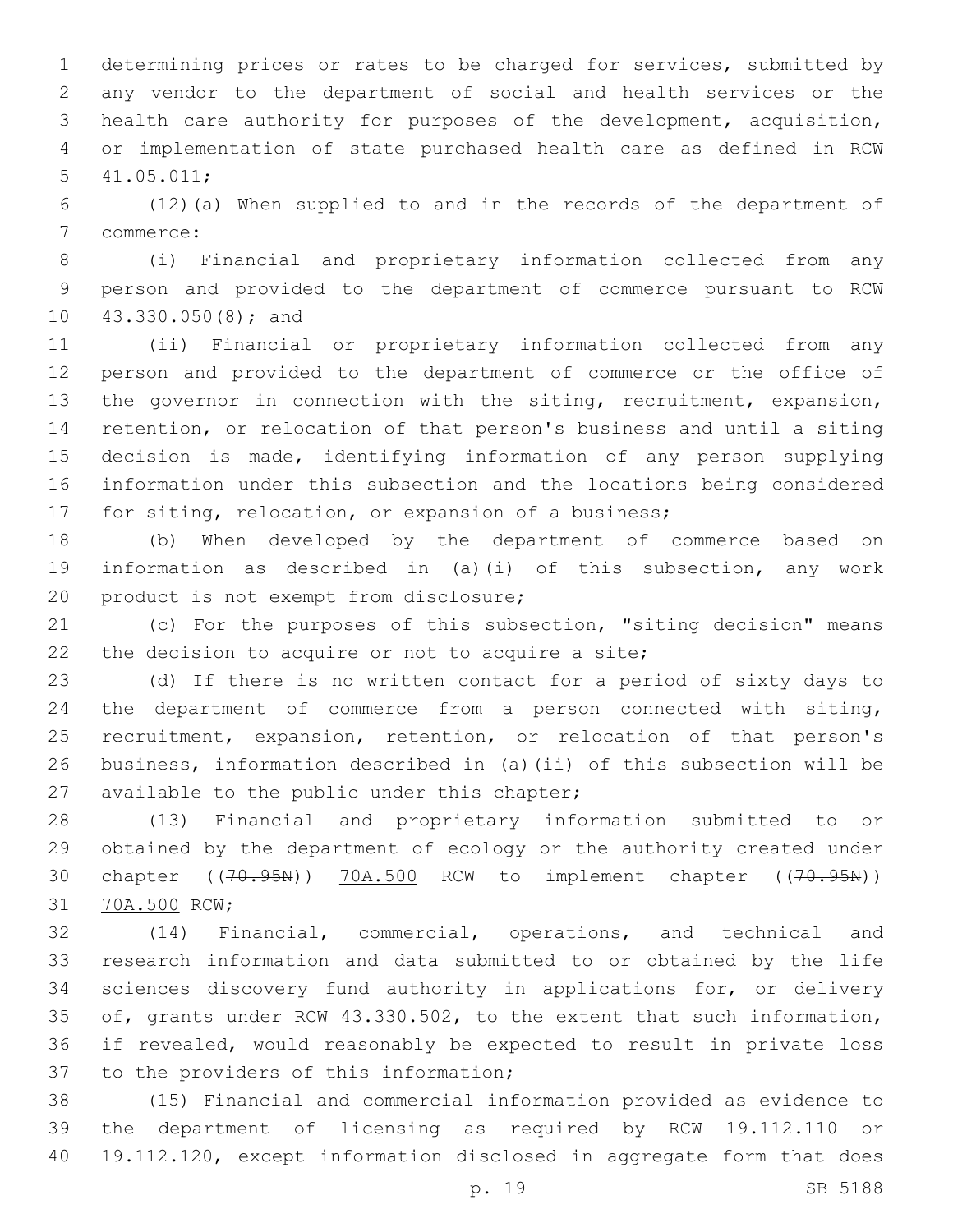not permit the identification of information related to individual 2 fuel licensees;

 (16) Any production records, mineral assessments, and trade secrets submitted by a permit holder, mine operator, or landowner to the department of natural resources under RCW 78.44.085;

 (17)(a) Farm plans developed by conservation districts, unless permission to release the farm plan is granted by the landowner or operator who requested the plan, or the farm plan is used for the 9 application or issuance of a permit;

 (b) Farm plans developed under chapter 90.48 RCW and not under the federal clean water act, 33 U.S.C. Sec. 1251 et seq., are subject 12 to RCW 42.56.610 and 90.64.190;

 (18) Financial, commercial, operations, and technical and research information and data submitted to or obtained by a health 15 sciences and services authority in applications for, or delivery of, grants under RCW 35.104.010 through 35.104.060, to the extent that such information, if revealed, would reasonably be expected to result 18 in private loss to providers of this information;

 (19) Information gathered under chapter 19.85 RCW or RCW 34.05.328 that can be identified to a particular business;

 (20) Financial and commercial information submitted to or obtained by the University of Washington, other than information the university is required to disclose under RCW 28B.20.150, when the information relates to investments in private funds, to the extent that such information, if revealed, would reasonably be expected to result in loss to the University of Washington consolidated endowment fund or to result in private loss to the providers of this 28 information;

 (21) Market share data submitted by a manufacturer under RCW 30 ((70.95N.190)) 70A.500.190(4);

 (22) Financial information supplied to the department of financial institutions, when filed by or on behalf of an issuer of securities for the purpose of obtaining the exemption from state securities registration for small securities offerings provided under RCW 21.20.880 or when filed by or on behalf of an investor for the 36 purpose of purchasing such securities;

 (23) Unaggregated or individual notices of a transfer of crude oil that is financial, proprietary, or commercial information, submitted to the department of ecology pursuant to RCW 40 90.56.565(1)(a), and that is in the possession of the department of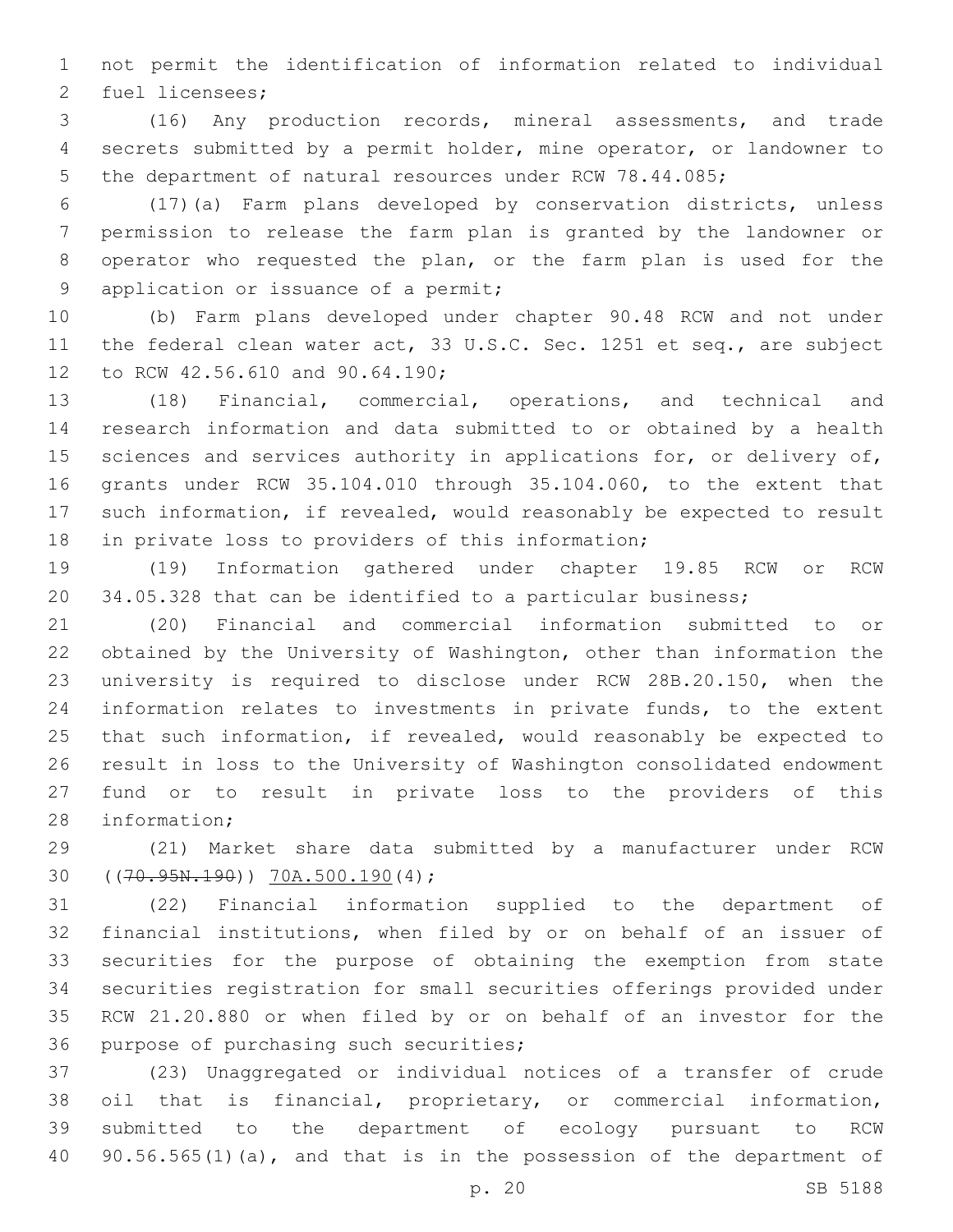ecology or any entity with which the department of ecology has shared 2 the notice pursuant to RCW 90.56.565;

 (24) Financial institution and retirement account information, and building security plan information, supplied to the liquor and cannabis board pursuant to RCW 69.50.325, 69.50.331, 69.50.342, and 69.50.345, when filed by or on behalf of a licensee or prospective licensee for the purpose of obtaining, maintaining, or renewing a license to produce, process, transport, or sell marijuana as allowed 9 under chapter 69.50 RCW;

 (25) Marijuana transport information, vehicle and driver identification data, and account numbers or unique access identifiers issued to private entities for traceability system access, submitted by an individual or business to the liquor and cannabis board under the requirements of RCW 69.50.325, 69.50.331, 69.50.342, and 69.50.345 for the purpose of marijuana product traceability. Disclosure to local, state, and federal officials is not considered 17 public disclosure for purposes of this section;

 (26) Financial and commercial information submitted to or obtained by the retirement board of any city that is responsible for the management of an employees' retirement system pursuant to the authority of chapter 35.39 RCW, when the information relates to investments in private funds, to the extent that such information, if revealed, would reasonably be expected to result in loss to the retirement fund or to result in private loss to the providers of this information except that (a) the names and commitment amounts of the private funds in which retirement funds are invested and (b) the aggregate quarterly performance results for a retirement fund's portfolio of investments in such funds are subject to disclosure;

 (27) Proprietary financial, commercial, operations, and technical and research information and data submitted to or obtained by the liquor and cannabis board in applications for marijuana research licenses under RCW 69.50.372, or in reports submitted by marijuana research licensees in accordance with rules adopted by the liquor and 34 cannabis board under RCW 69.50.372;

 (28) Trade secrets, technology, proprietary information, and financial considerations contained in any agreements or contracts, entered into by a licensed marijuana business under RCW 69.50.395, which may be submitted to or obtained by the state liquor and 39 cannabis board;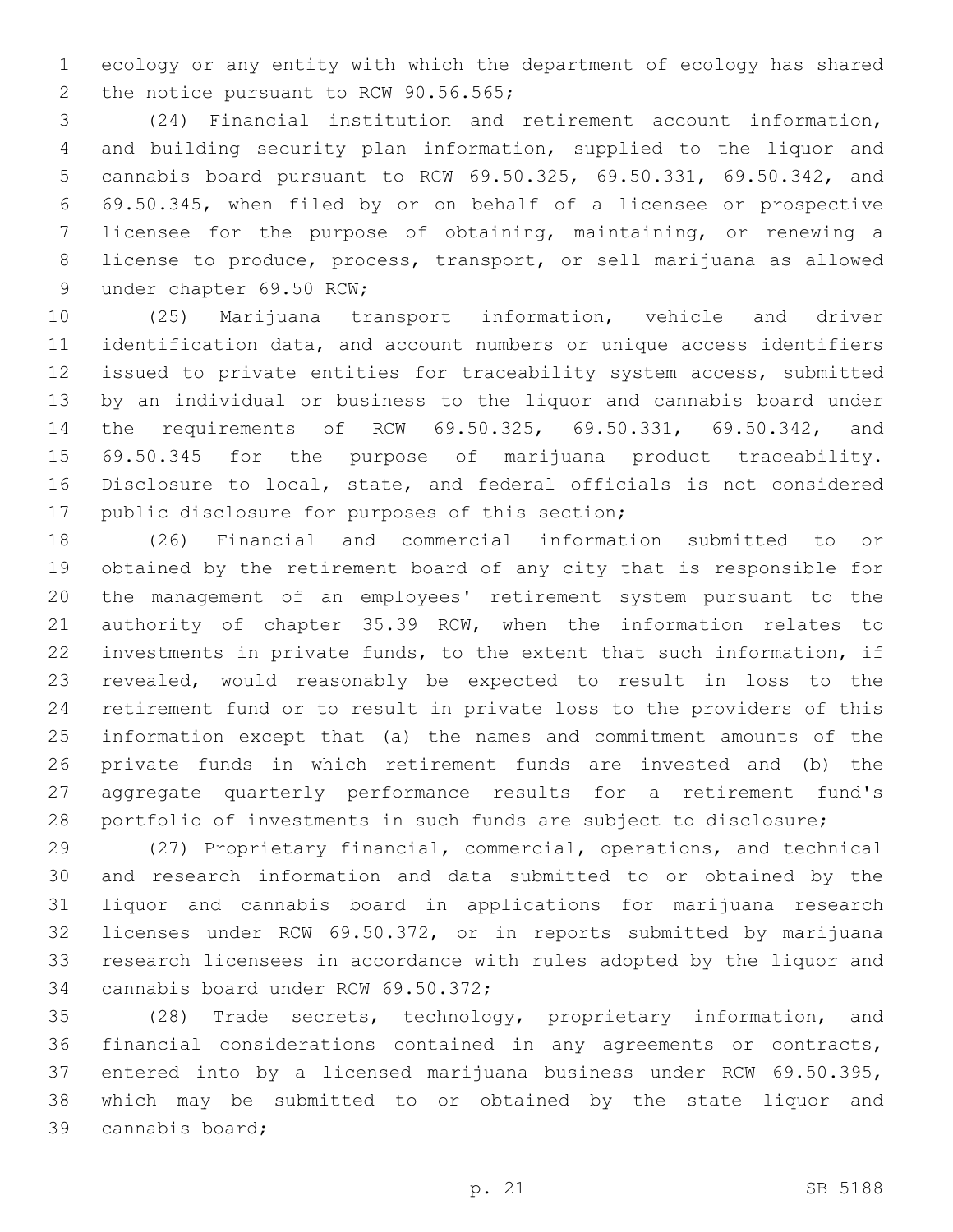(29) Financial, commercial, operations, and technical and research information and data submitted to or obtained by the Andy Hill cancer research endowment program in applications for, or delivery of, grants under chapter 43.348 RCW, to the extent that such information, if revealed, would reasonably be expected to result in 6 private loss to providers of this information;

 (30) Proprietary information filed with the department of health 8 under chapter 69.48 RCW;

 (31) Records filed with the department of ecology under chapter 10 ((70.375)) 70A.515 RCW that a court has determined are confidential 11 valuable commercial information under RCW ((70.375.130)) 70A.515.130; 12 and

 (32) Unaggregated financial, proprietary, or commercial information submitted to or obtained by the liquor and cannabis board in applications for licenses under RCW 66.24.140 or 66.24.145, or in any reports or remittances submitted by a person licensed under RCW 66.24.140 or 66.24.145 under rules adopted by the liquor and cannabis 18 board under chapter 66.08 RCW.

 **Sec. 10.** RCW 42.56.400 and 2020 c 243 s 4 are each amended to 20 read as follows:

 The following information relating to insurance and financial institutions is exempt from disclosure under this chapter:

 (1) Records maintained by the board of industrial insurance appeals that are related to appeals of crime victims' compensation 25 claims filed with the board under RCW 7.68.110;

 (2) Information obtained and exempted or withheld from public inspection by the health care authority under RCW 41.05.026, whether retained by the authority, transferred to another state purchased health care program by the authority, or transferred by the authority to a technical review committee created to facilitate the development, acquisition, or implementation of state purchased health 32 care under chapter 41.05 RCW;

 (3) The names and individual identification data of either all owners or all insureds, or both, received by the insurance 35 commissioner under chapter 48.102 RCW;

(4) Information provided under RCW 48.30A.045 through 48.30A.060;

 (5) Information provided under RCW 48.05.510 through 48.05.535, 48.43.200 through 48.43.225, 48.44.530 through 48.44.555, and 39 48.46.600 through 48.46.625;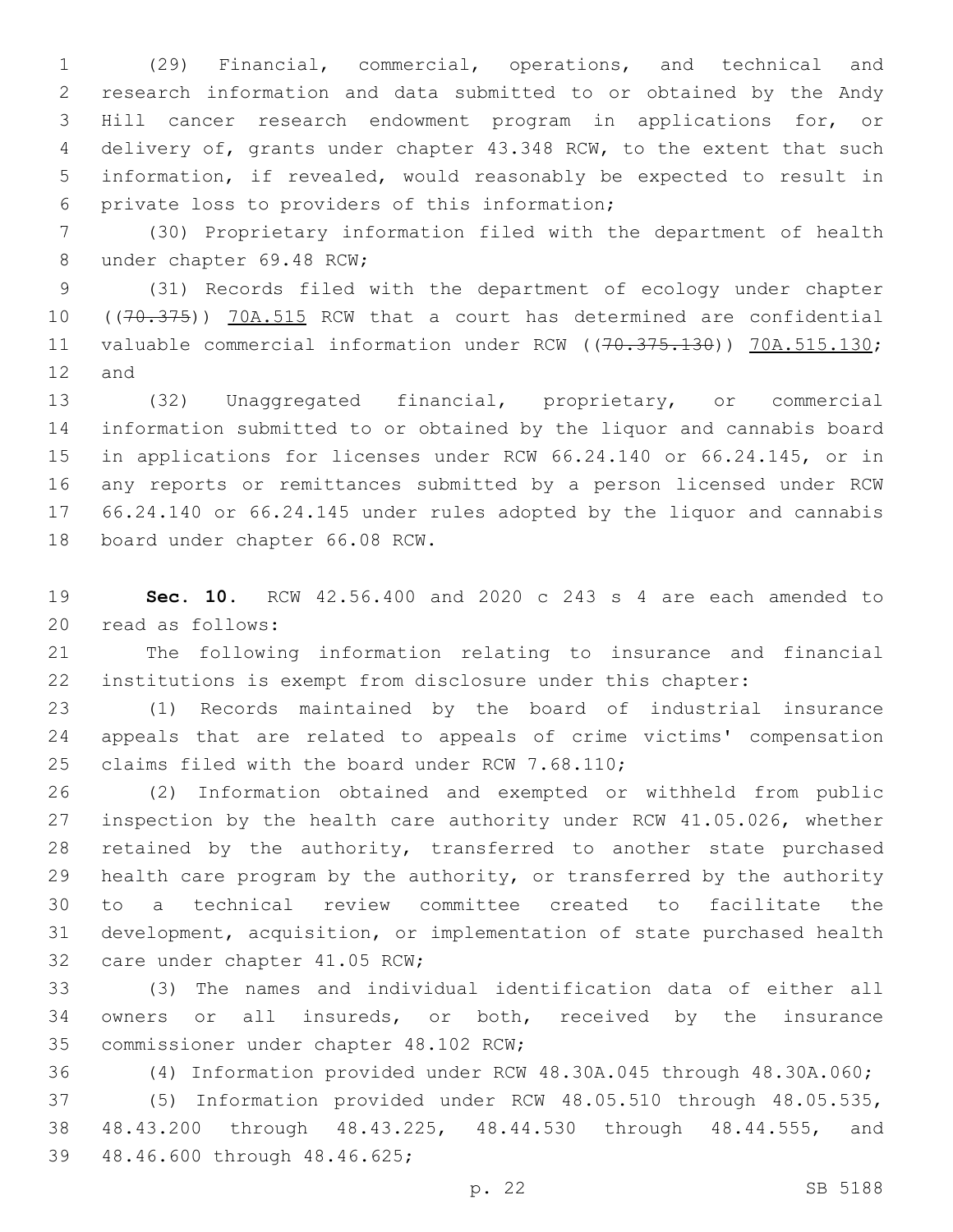(6) Examination reports and information obtained by the department of financial institutions from banks under RCW 30A.04.075, from savings banks under RCW 32.04.220, from savings and loan associations under RCW 33.04.110, from credit unions under RCW 31.12.565, from chapter 43.--- RCW (the new chapter created in section 17 of this act), from check cashers and sellers under RCW 31.45.030(3), and from securities brokers and investment advisers under RCW 21.20.100, all of which is confidential and privileged 9 information;

 (7) Information provided to the insurance commissioner under RCW  $11 \quad 48.110.040(3);$ 

 (8) Documents, materials, or information obtained by the insurance commissioner under RCW 48.02.065, all of which are 14 confidential and privileged;

 (9) Documents, materials, or information obtained or provided by the insurance commissioner under RCW 48.31B.015(2) (l) and (m), 48.31B.025, 48.31B.030, 48.31B.035, and 48.31B.036, all of which are 18 confidential and privileged;

 (10) Data filed under RCW 48.140.020, 48.140.030, 48.140.050, and 7.70.140 that, alone or in combination with any other data, may reveal the identity of a claimant, health care provider, health care facility, insuring entity, or self-insurer involved in a particular claim or a collection of claims. For the purposes of this subsection:

(a) "Claimant" has the same meaning as in RCW 48.140.010(2).

 (b) "Health care facility" has the same meaning as in RCW 48.140.010(6).26

 (c) "Health care provider" has the same meaning as in RCW 48.140.010(7).28

 (d) "Insuring entity" has the same meaning as in RCW 48.140.010(8).30

(e) "Self-insurer" has the same meaning as in RCW 48.140.010(11);

 (11) Documents, materials, or information obtained by the 33 insurance commissioner under RCW 48.135.060;

 (12) Documents, materials, or information obtained by the 35 insurance commissioner under RCW 48.37.060;

 (13) Confidential and privileged documents obtained or produced by the insurance commissioner and identified in RCW 48.37.080;

 (14) Documents, materials, or information obtained by the 39 insurance commissioner under RCW 48.37.140;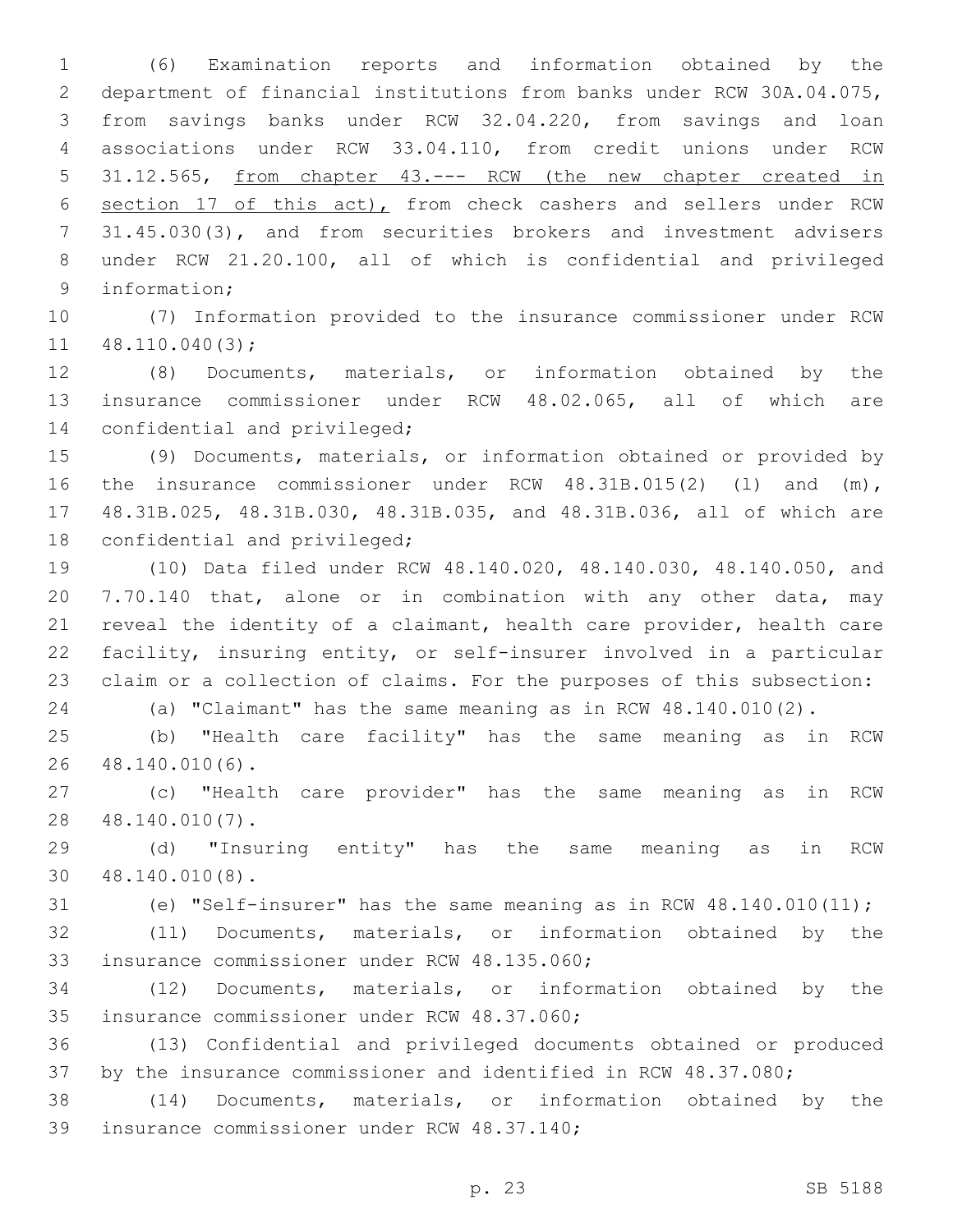(15) Documents, materials, or information obtained by the 2 insurance commissioner under RCW 48.17.595;

 (16) Documents, materials, or information obtained by the insurance commissioner under RCW 48.102.051(1) and 48.102.140 (3) and 5  $(7)(a)(ii);$ 

 (17) Documents, materials, or information obtained by the insurance commissioner in the commissioner's capacity as receiver under RCW 48.31.025 and 48.99.017, which are records under the jurisdiction and control of the receivership court. The commissioner is not required to search for, log, produce, or otherwise comply with the public records act for any records that the commissioner obtains under chapters 48.31 and 48.99 RCW in the commissioner's capacity as 13 a receiver, except as directed by the receivership court;

 (18) Documents, materials, or information obtained by the 15 insurance commissioner under RCW 48.13.151;

 (19) Data, information, and documents provided by a carrier 17 pursuant to section 1, chapter 172, Laws of 2010;

 (20) Information in a filing of usage-based insurance about the 19 usage-based component of the rate pursuant to RCW 48.19.040(5)(b);

 (21) Data, information, and documents that are submitted to the office of the insurance commissioner by an entity providing health 22 care coverage pursuant to RCW 28A.400.275;

 (22) Data, information, and documents obtained by the insurance 24 commissioner under RCW 48.29.017;

 (23) Information not subject to public inspection or public 26 disclosure under RCW 48.43.730(5);

 (24) Documents, materials, or information obtained by the 28 insurance commissioner under chapter 48.05A RCW;

 (25) Documents, materials, or information obtained by the insurance commissioner under RCW 48.74.025, 48.74.028, 48.74.100(6), 48.74.110(2) (b) and (c), and 48.74.120 to the extent such documents, materials, or information independently qualify for exemption from disclosure as documents, materials, or information in possession of the commissioner pursuant to a financial conduct examination and 35 exempt from disclosure under RCW 48.02.065;

 (26) Nonpublic personal health information obtained by, disclosed to, or in the custody of the insurance commissioner, as provided in 38 RCW 48.02.068;

 (27) Data, information, and documents obtained by the insurance 40 commissioner under RCW 48.02.230;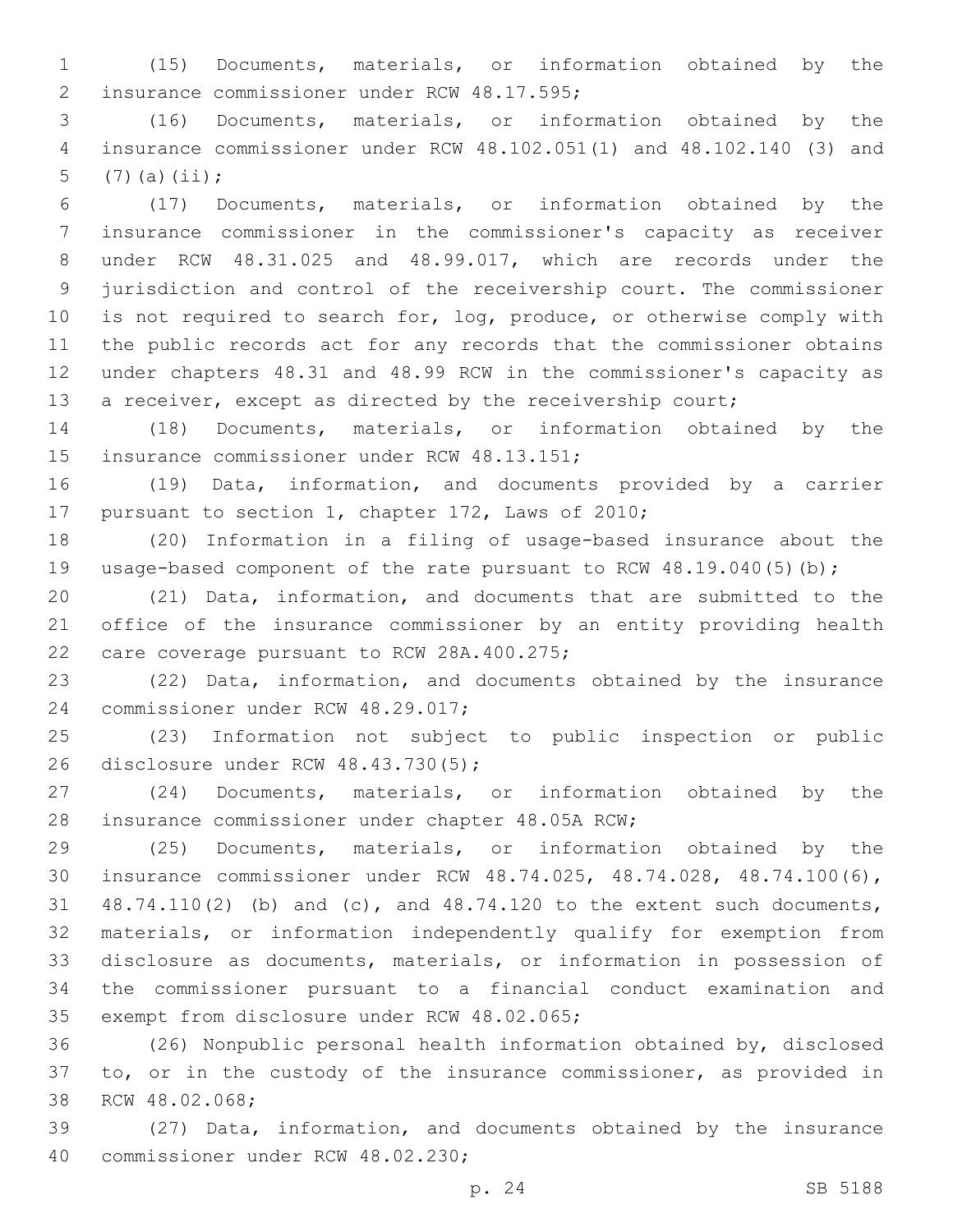(28) Documents, materials, or other information, including the corporate annual disclosure obtained by the insurance commissioner 3 under RCW 48.195.020;

 (29) Findings and orders disapproving acquisition of a trust 5 institution under RCW 30B.53.100(3); and

 (30) All claims data, including health care and financial related data received under RCW 41.05.890, received and held by the health 8 care authority.

 **Sec. 11.** RCW 42.56.400 and 2020 c 243 s 4 and 2020 c 240 s 9 are 10 each reenacted and amended to read as follows:

 The following information relating to insurance and financial institutions is exempt from disclosure under this chapter:

 (1) Records maintained by the board of industrial insurance appeals that are related to appeals of crime victims' compensation 15 claims filed with the board under RCW 7.68.110;

 (2) Information obtained and exempted or withheld from public inspection by the health care authority under RCW 41.05.026, whether 18 retained by the authority, transferred to another state purchased health care program by the authority, or transferred by the authority to a technical review committee created to facilitate the development, acquisition, or implementation of state purchased health 22 care under chapter 41.05 RCW;

 (3) The names and individual identification data of either all 24 owners or all insureds, or both, received by the insurance 25 commissioner under chapter 48.102 RCW;

(4) Information provided under RCW 48.30A.045 through 48.30A.060;

 (5) Information provided under RCW 48.05.510 through 48.05.535, 48.43.200 through 48.43.225, 48.44.530 through 48.44.555, and 29 48.46.600 through 48.46.625;

 (6) Examination reports and information obtained by the department of financial institutions from banks under RCW 30A.04.075, from savings banks under RCW 32.04.220, from savings and loan associations under RCW 33.04.110, from credit unions under RCW 31.12.565, from chapter 43.--- RCW (the new chapter created in 35 section 17 of this act), from check cashers and sellers under RCW 31.45.030(3), and from securities brokers and investment advisers under RCW 21.20.100, all of which is confidential and privileged 38 information;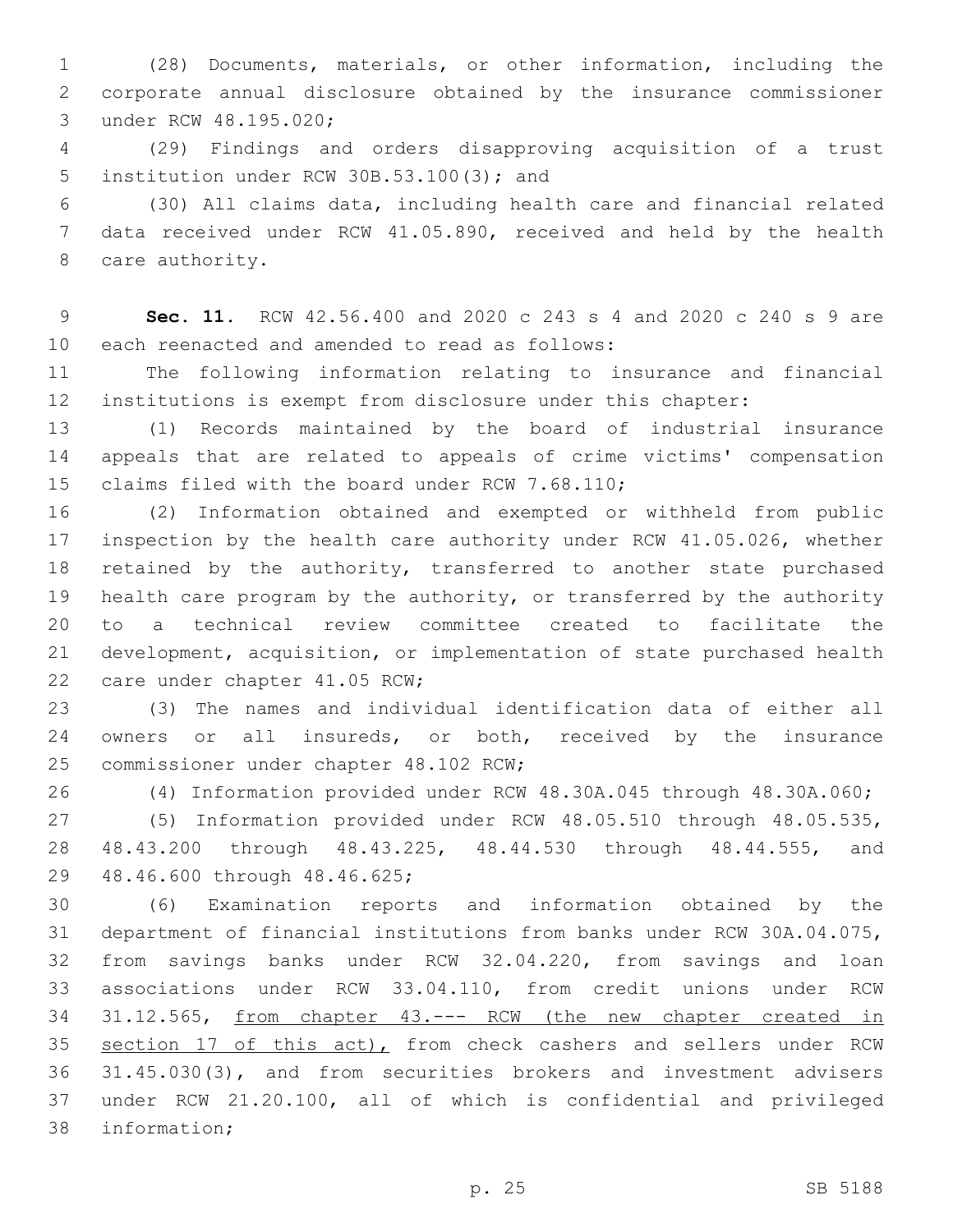(7) Information provided to the insurance commissioner under RCW  $2, 48.110.040(3);$ 

 (8) Documents, materials, or information obtained by the insurance commissioner under RCW 48.02.065, all of which are 5 confidential and privileged;

 (9) Documents, materials, or information obtained or provided by the insurance commissioner under RCW 48.31B.015(2) (l) and (m), 48.31B.025, 48.31B.030, 48.31B.035, and 48.31B.036, all of which are 9 confidential and privileged;

 (10) Data filed under RCW 48.140.020, 48.140.030, 48.140.050, and 7.70.140 that, alone or in combination with any other data, may reveal the identity of a claimant, health care provider, health care facility, insuring entity, or self-insurer involved in a particular claim or a collection of claims. For the purposes of this subsection:

(a) "Claimant" has the same meaning as in RCW 48.140.010(2).

 (b) "Health care facility" has the same meaning as in RCW 17 48.140.010(6).

 (c) "Health care provider" has the same meaning as in RCW 19 48.140.010(7).

 (d) "Insuring entity" has the same meaning as in RCW 48.140.010(8).21

(e) "Self-insurer" has the same meaning as in RCW 48.140.010(11);

 (11) Documents, materials, or information obtained by the 24 insurance commissioner under RCW 48.135.060;

 (12) Documents, materials, or information obtained by the 26 insurance commissioner under RCW 48.37.060;

 (13) Confidential and privileged documents obtained or produced by the insurance commissioner and identified in RCW 48.37.080;

 (14) Documents, materials, or information obtained by the 30 insurance commissioner under RCW 48.37.140;

 (15) Documents, materials, or information obtained by the 32 insurance commissioner under RCW 48.17.595;

 (16) Documents, materials, or information obtained by the insurance commissioner under RCW 48.102.051(1) and 48.102.140 (3) and 35  $(7)(a)(ii);$ 

 (17) Documents, materials, or information obtained by the insurance commissioner in the commissioner's capacity as receiver under RCW 48.31.025 and 48.99.017, which are records under the jurisdiction and control of the receivership court. The commissioner is not required to search for, log, produce, or otherwise comply with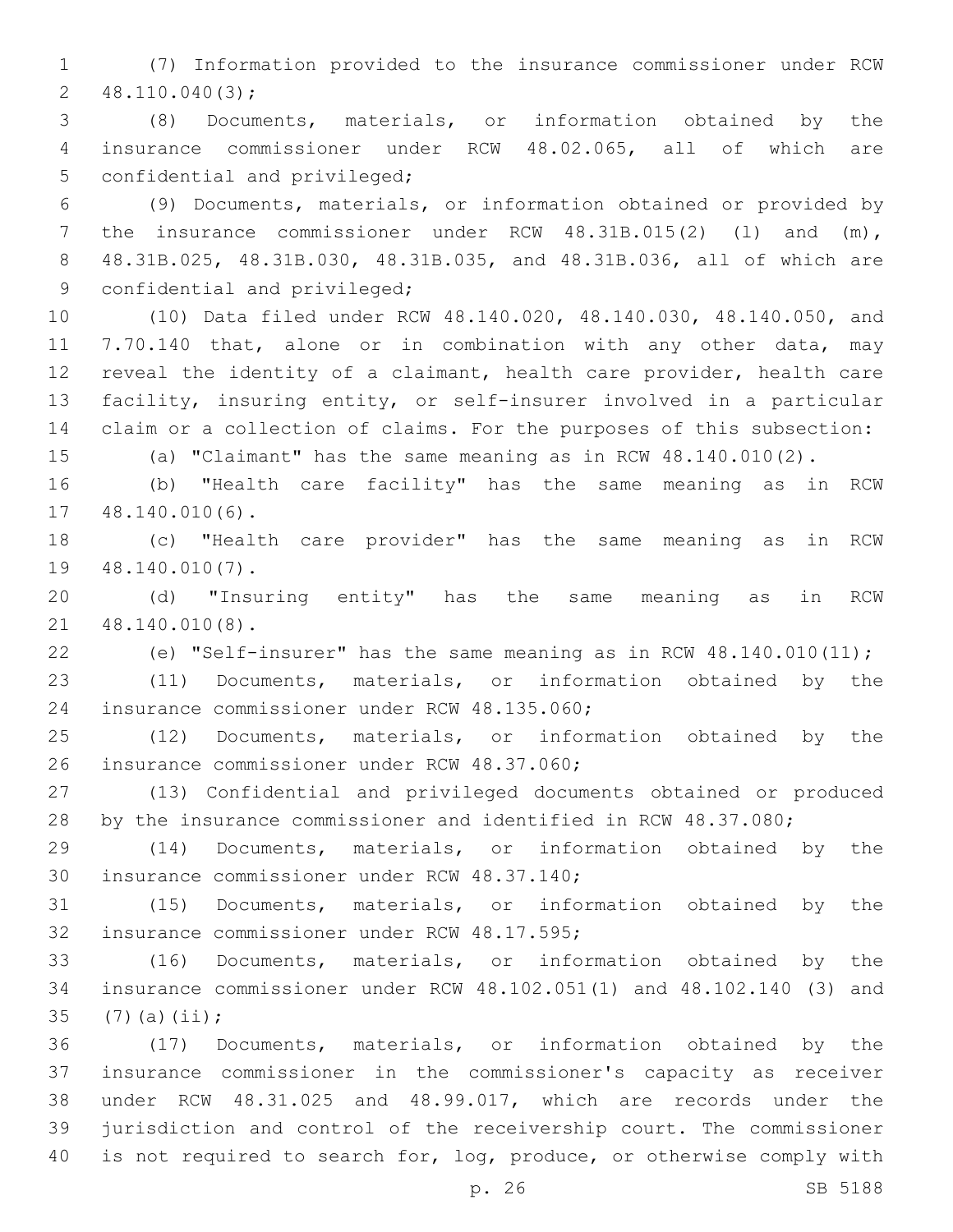the public records act for any records that the commissioner obtains under chapters 48.31 and 48.99 RCW in the commissioner's capacity as a receiver, except as directed by the receivership court;

 (18) Documents, materials, or information obtained by the 5 insurance commissioner under RCW 48.13.151;

 (19) Data, information, and documents provided by a carrier 7 pursuant to section 1, chapter 172, Laws of 2010;

 (20) Information in a filing of usage-based insurance about the 9 usage-based component of the rate pursuant to RCW 48.19.040(5)(b);

 (21) Data, information, and documents that are submitted to the office of the insurance commissioner by an entity providing health 12 care coverage pursuant to RCW 28A.400.275;

 (22) Data, information, and documents obtained by the insurance 14 commissioner under RCW 48.29.017;

 (23) Information not subject to public inspection or public 16 disclosure under RCW 48.43.730(5);

 (24) Documents, materials, or information obtained by the 18 insurance commissioner under chapter 48.05A RCW;

 (25) Documents, materials, or information obtained by the insurance commissioner under RCW 48.74.025, 48.74.028, 48.74.100(6), 48.74.110(2) (b) and (c), and 48.74.120 to the extent such documents, materials, or information independently qualify for exemption from disclosure as documents, materials, or information in possession of the commissioner pursuant to a financial conduct examination and 25 exempt from disclosure under RCW 48.02.065;

 (26) Nonpublic personal health information obtained by, disclosed to, or in the custody of the insurance commissioner, as provided in 28 RCW 48.02.068;

 (27) Data, information, and documents obtained by the insurance 30 commissioner under RCW 48.02.230;

 (28) Documents, materials, or other information, including the corporate annual disclosure obtained by the insurance commissioner 33 under RCW 48.195.020;

 (29) Findings and orders disapproving acquisition of a trust 35 institution under RCW 30B.53.100(3);

 (30) All claims data, including health care and financial related data received under RCW 41.05.890, received and held by the health 38 care authority; and

 (31) Contracts not subject to public disclosure under RCW 40 48.200.040 and 48.43.731.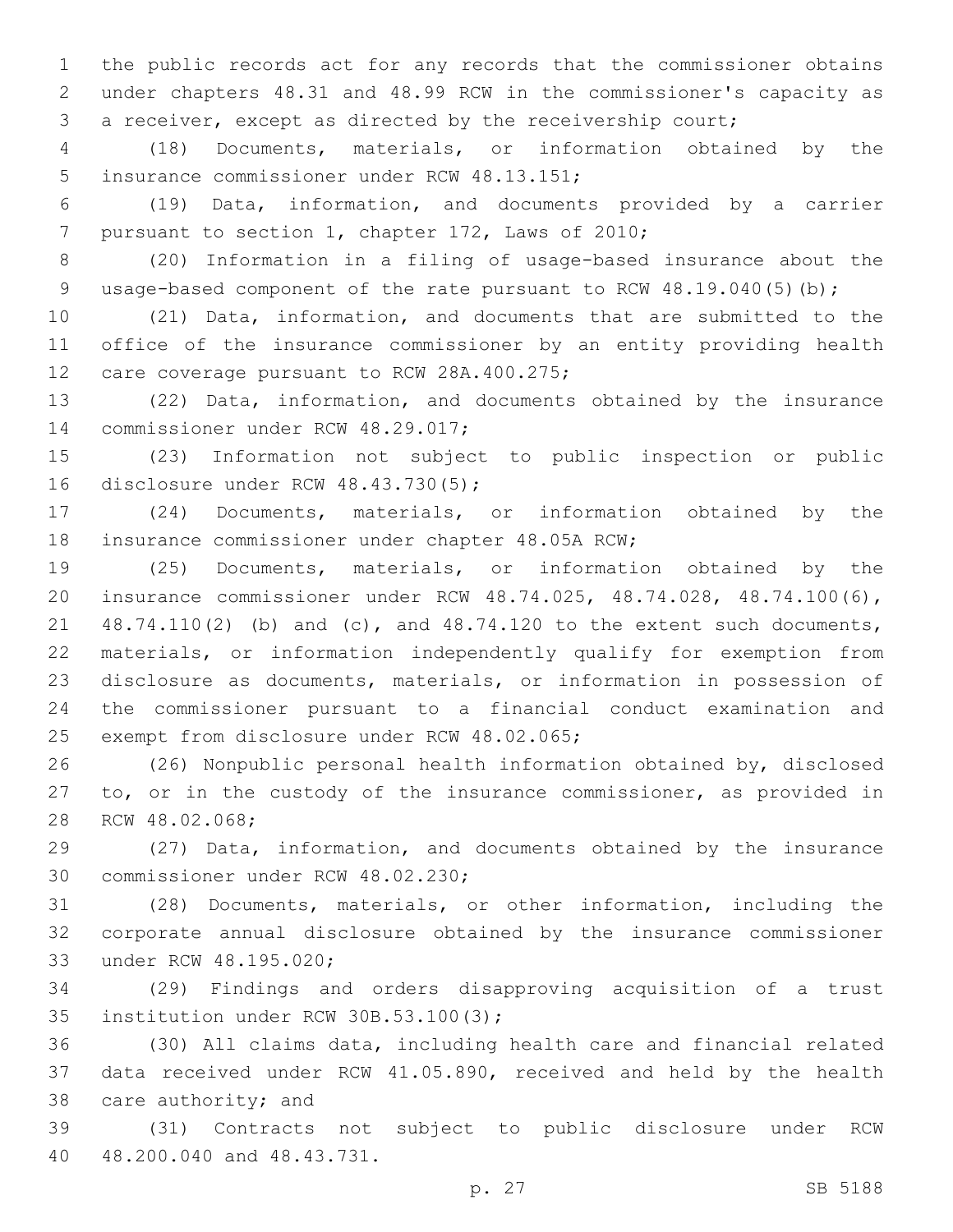**Sec. 12.** RCW 43.10.067 and 1997 c 41 s 9 are each amended to 2 read as follows:

 No officer, director, administrative agency, board, or commission of the state, other than the attorney general, shall employ, appoint or retain in employment any attorney for any administrative body, department, commission, agency, or tribunal or any other person to act as attorney in any legal or quasi legal capacity in the exercise of any of the powers or performance of any of the duties specified by law to be performed by the attorney general, except where it is provided by law to be the duty of the judge of any court or the prosecuting attorney of any county to employ or appoint such persons: PROVIDED, That RCW 43.10.040, and 43.10.065 through 43.10.080 shall not apply to the administration of the commission on judicial 14 conduct, the state law library, the law school of the state university, the administration of the state bar act by the Washington 16 State Bar Association,  $($   $($ o $\rightarrow$   $)$  the representation of an estate administered by the director of the department of revenue or the 18 director's designee pursuant to chapter 11.28 RCW, or the state bank to the extent provided in section 4(22) of this act.

 The authority granted by chapter 1.08 RCW, RCW 44.28.065, and 21 47.01.061 shall not be affected hereby.

 **Sec. 13.** RCW 43.84.080 and 2016 c 152 s 18 are each amended to 23 read as follows:

 Wherever there is in any fund or in cash balances in the state treasury more than sufficient to meet the current expenditures properly payable therefrom, the state treasurer may invest or reinvest such portion of such funds or balances as the state 28 treasurer deems expedient in the following:

 (1) Certificates, notes, or bonds of the United States, or other obligations of the United States or its agencies, or of any corporation wholly owned by the government of the United States or United States dollar denominated bonds, notes, or other obligations that are issued or guaranteed by supranational institutions, provided that, at the time of investment, the institution has the United 35 States government as its largest shareholder;

 (2) In state, county, municipal, or school district bonds, notes, or in warrants of taxing districts of the state. Such bonds and warrants shall be only those found to be within the limit of indebtedness prescribed by law for the taxing district issuing them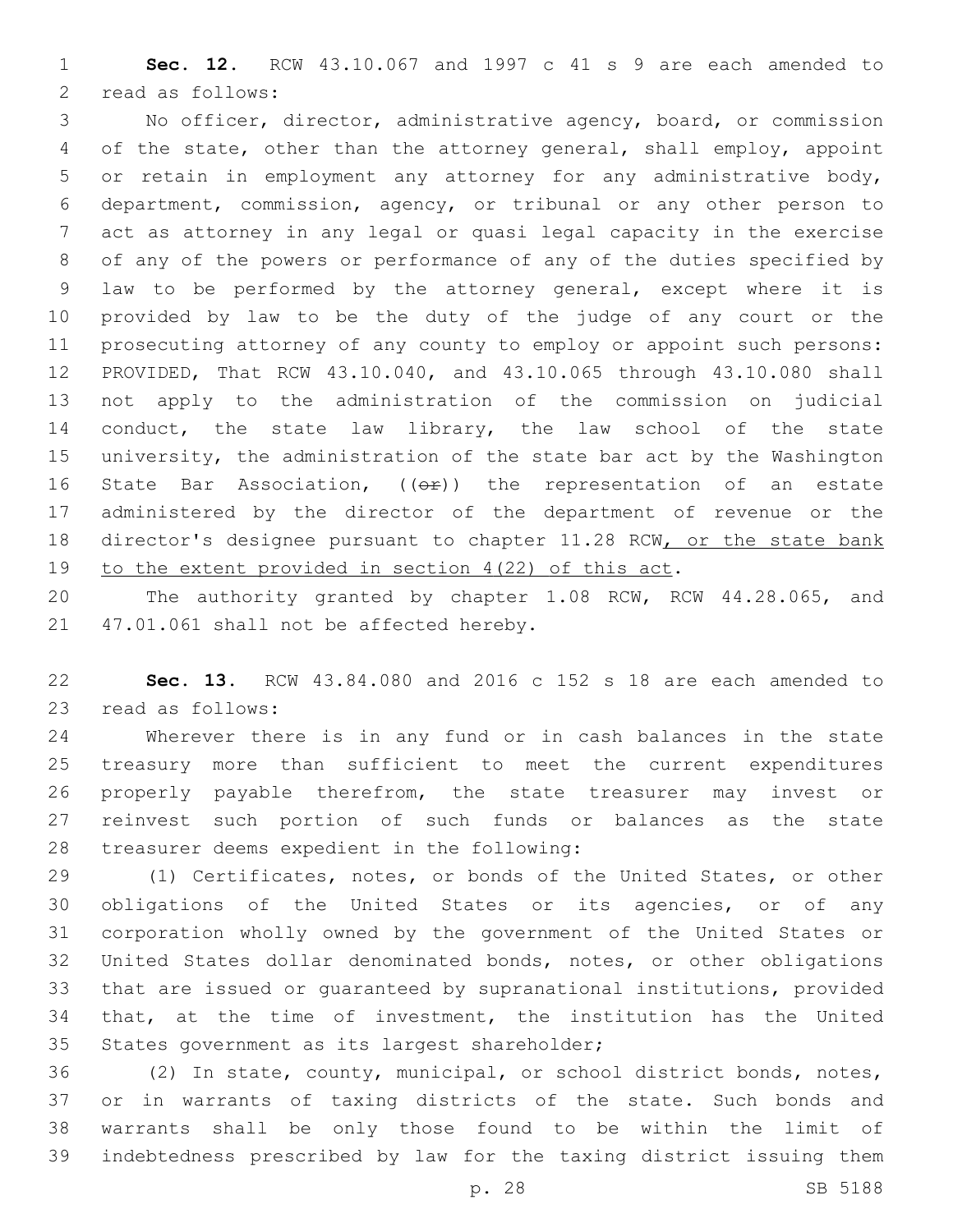and to be general obligations. The state treasurer may purchase such bonds or warrants directly from the taxing district or in the open market at such prices and upon such terms as it may determine, and 4 may sell them at such times as it deems advisable;

 (3) In federal home loan bank notes and bonds, federal land bank bonds and federal national mortgage association notes, debentures and guaranteed certificates of participation, or the obligations of any other government sponsored corporation whose obligations are or may become eligible as collateral for advances to member banks as 10 determined by the board of governors of the federal reserve system;

(4) Bankers' acceptances purchased on the secondary market;

 (5) Commercial paper purchased on the secondary market, provided that the state treasurer adheres to the investment policies and 14 procedures adopted by the state investment board;

 (6) General obligation bonds of any state and general obligation bonds of local governments of other states, which bonds have at the time of investment one of the three highest credit ratings of a 18 nationally recognized rating agency; ((and))

 (7) Corporate notes purchased on the secondary market, provided that the state treasurer adheres to the investment policies and 21 procedures adopted by the state investment board; and

(8) Contributions to a bank as defined in section 2 of this act.

 NEW SECTION. **Sec. 14.** A new section is added to chapter 39.58 24 RCW to read as follows:

 A bank as defined in section 2 of this act may collateralize 26 government deposits in the bank.

 NEW SECTION. **Sec. 15.** If any provision of this act or its application to any person or circumstance is held invalid, the remainder of the act or the application of the provision to other persons or circumstances is not affected.

 NEW SECTION. **Sec. 16.** This act, being necessary for the welfare 32 of the state and its inhabitants, shall be liberally construed to effect the purposes thereof.

 NEW SECTION. **Sec. 17.** Sections 1 through 5 of this act constitute a new chapter in Title 43 RCW.